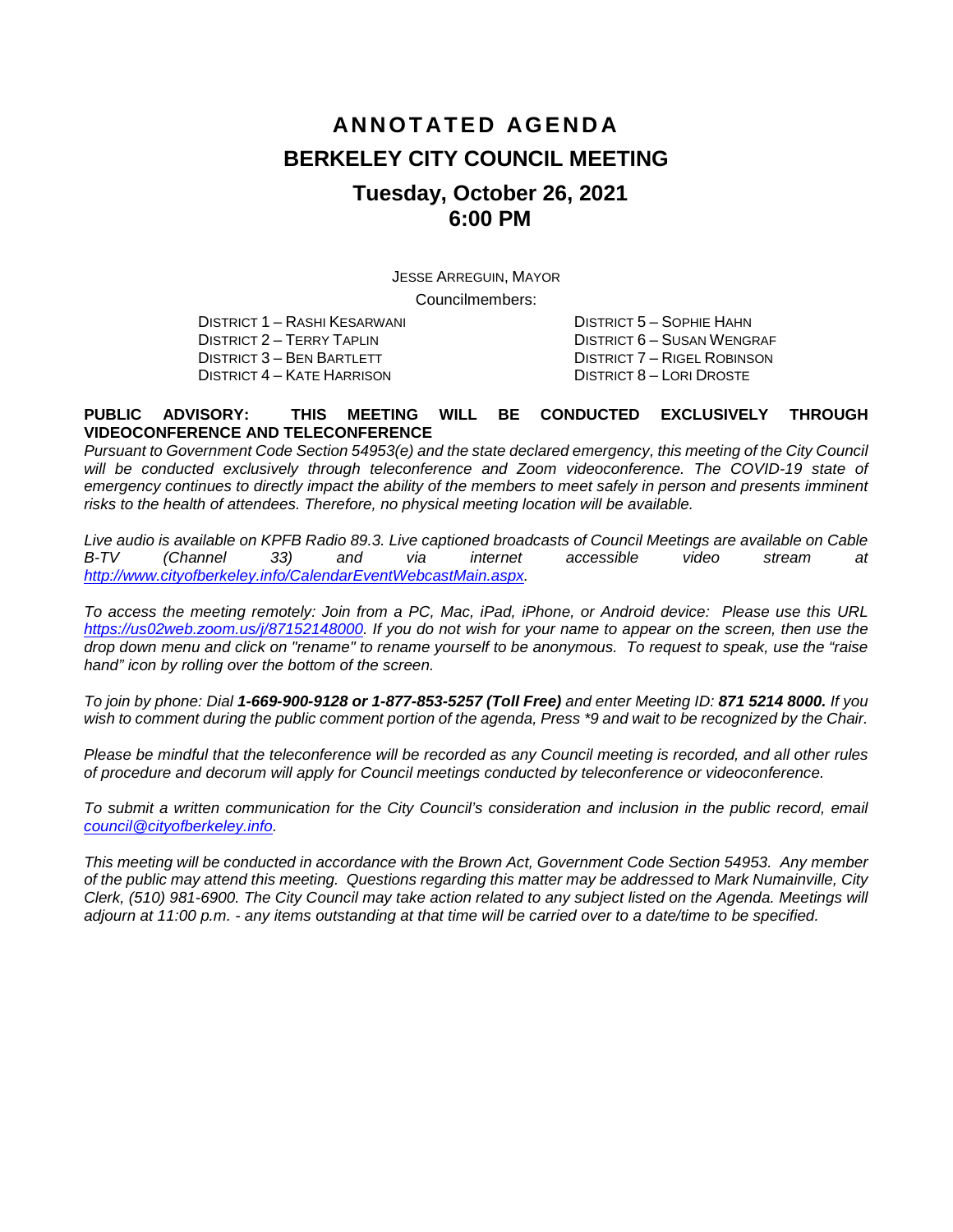## **Preliminary Matters**

**Roll Call:** 6:04 p.m.

**Present:** Taplin, Bartlett, Harrison, Hahn, Wengraf, Robinson, Arreguin

Absent: Kesarwani, Droste

Councilmember Kesarwani present at 6:31 p.m.

Councilmember Droste present at 6:39 p.m.

#### **Ceremonial Matters:**

- 1. Recognition of Jim Jacobs, Pioneering Berkeley Librarian
- 2. Recognition of Childhood Lead Poisoning Prevention Week (October 24 October 30)
- 3. Adjourned in Memory of Dr. John Lowitz, Local Physician
- 4. Bob Burrell, Berkeley Resident

## **City Manager Comments:**

The City Manager provided an update on the Reimaging Public Safety process including Task Force activities and planned future meetings.

**Public Comment on Non-Agenda Matters:** 7 speakers.

#### **Public Comment on Consent Calendar and Information Items Only:** 8 speakers.

**Action:** M/S/C (Arreguin/Robinson) to adopt a temporary rule to limit public comment to one minute per speaker for Consent and Action items. **Vote:** All Ayes.

## **Consent Calendar**

**Action:** M/S/C (Arreguin/Hahn) to accept revised material from Councilmember Robinson on Item 30 and 31; to accept revised material from Councilmember Hahn on Item 36; and to accept revised material from Councilmember Harrison on Item 38. **Vote:** Ayes – Kesarwani, Bartlett, Harrison, Hahn, Wengraf, Robinson, Arreguin; Noes – Taplin, Droste.

**Action:** M/S/C (Hahn/Harrison) to adopt the Consent Calendar in one motion except as indicated.

**Vote:** All Ayes.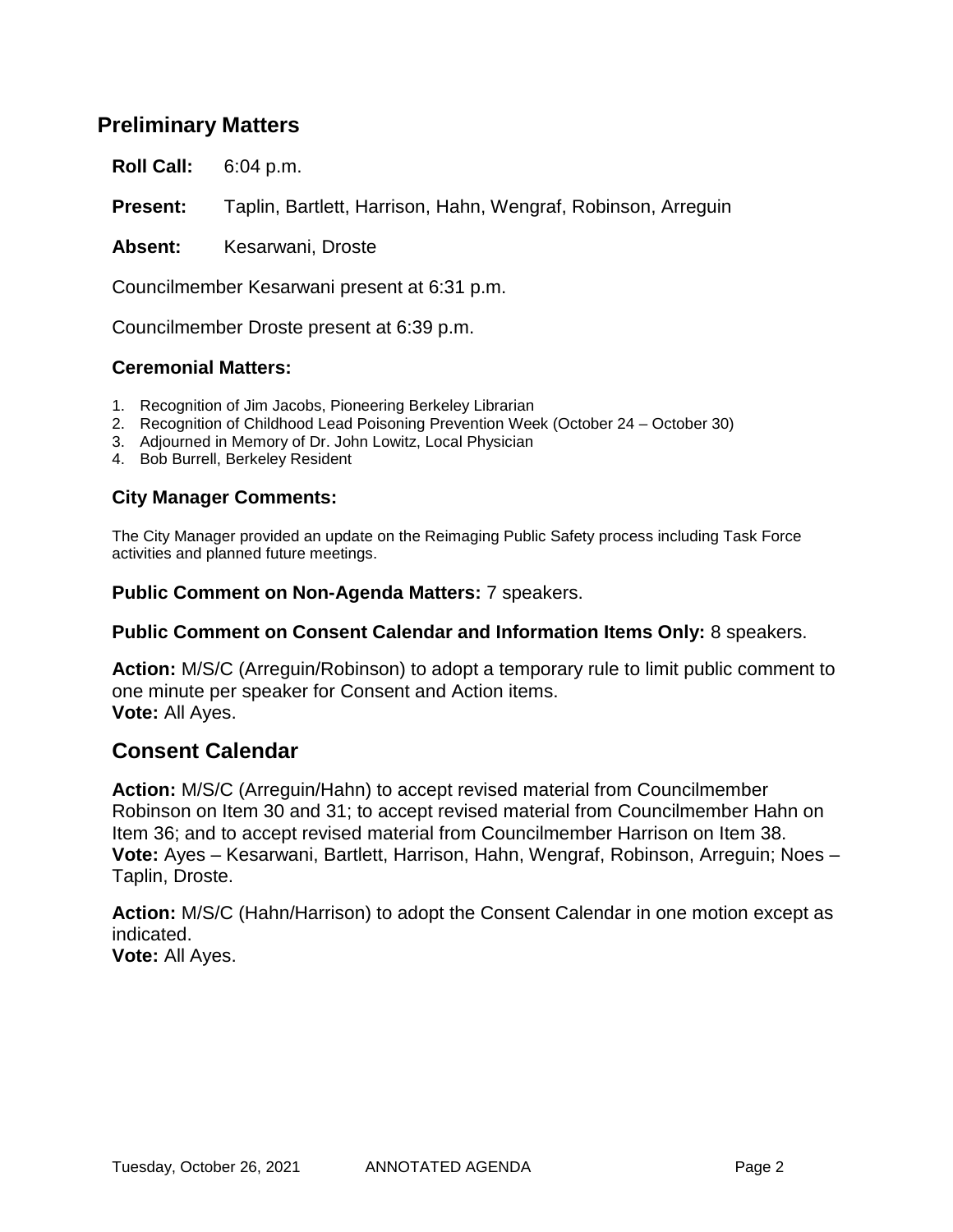## **1. Ghost Gun Ordinance**

**From: Councilmember Taplin (Author), Councilmember Bartlett (Co-Sponsor), Councilmember Hahn (Co-Sponsor), Councilmember Droste (Co-Sponsor) Recommendation:** Adopt second reading of an Ordinance amending the Berkeley Municipal Code to prohibit any person other than a licensed manufacturer or importer from possessing, selling, offering for sale, transferring, purchasing, transporting, receiving, or manufacturing an unfinished firearm frame or receiver that has not been imprinted with a serial number, subject to certain exceptions pursuant to state law; and prohibiting any person from possessing, manufacturing or assembling a firearm that has not been imprinted with a serial number, subject to certain exceptions pursuant to state law.

**First Reading Vote:** All Ayes **Financial Implications:** Staff time Contact: Terry Taplin, Councilmember, District 2, (510) 981-7120 **Action:** Adopted second reading of Ordinance No. 7,789-N.S.

## **2. Resolution Making Required Findings Pursuant to the Government Code and Directing City Legislative Bodies to Continue to Meet Via Videoconference and Teleconference**

## **From: City Manager**

**Recommendation:** Adopt a Resolution making the required findings pursuant to Government Code Section 54953(e)(3) and determining that as a result of the continued threat to public health and safety posed by the spread of COVID-19, City legislative bodies shall continue to meet via videoconference and teleconference. **Financial Implications:** None

Contact: Farimah Brown, City Attorney, (510) 981-6950 **Action:** Adopted Resolution No. 70,071-N.S.

#### **3. Referral Response: Amending City Council Office Budget Expenditure and Reimbursement Policies From: City Manager**

**Recommendation:** Adopt a Resolution revising the Councilmember Office Budget Relinquishment and Grant Policy to add that donations to nonprofit organizations be made on behalf of the City Council and the residents of Berkeley.

## **Financial Implications:** None

Contact: Mark Numainville, City Clerk, (510) 981-6900 **Action:** Adopted Resolution No. 70,072-N.S.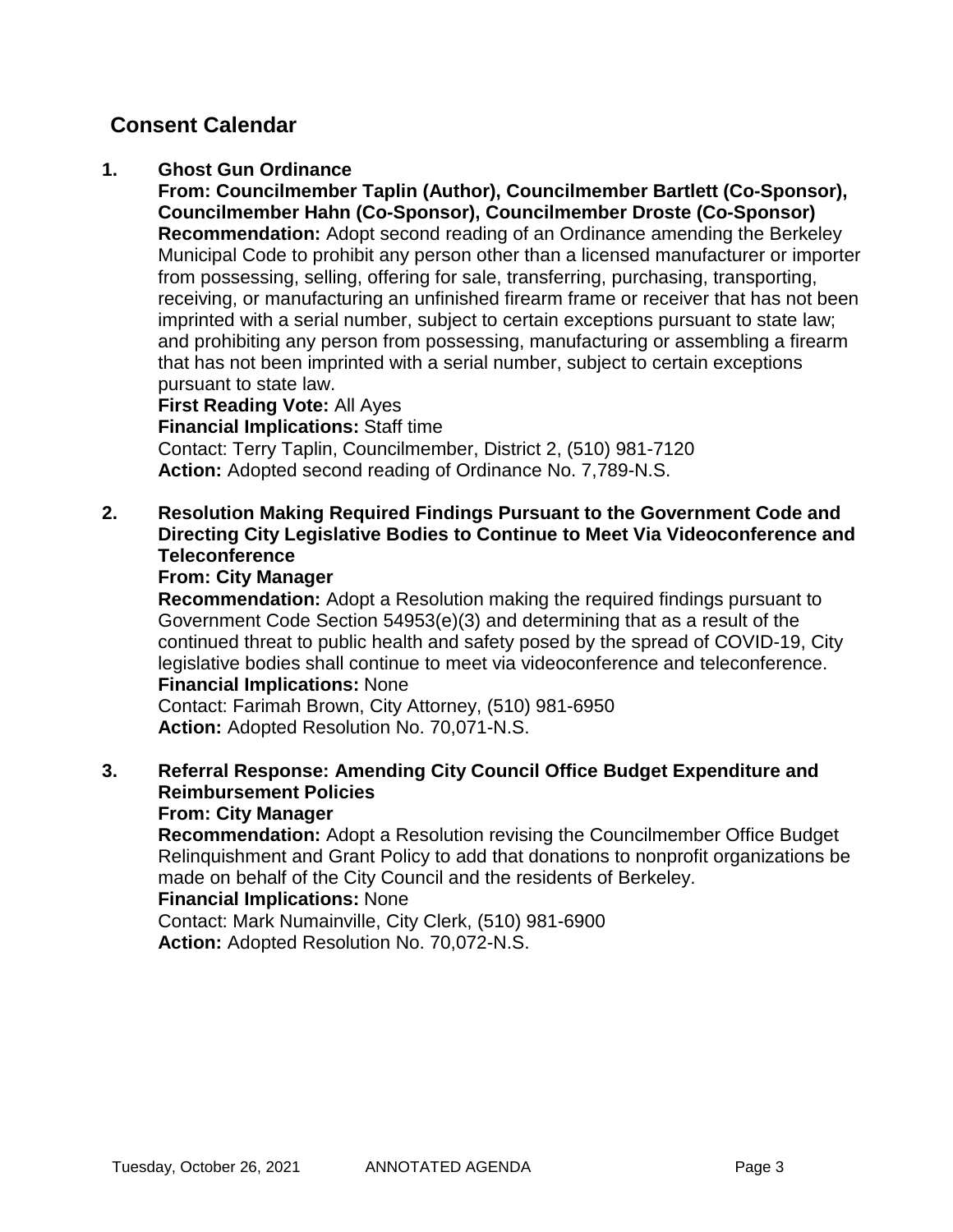**4. Appointment of Emergency Standby Officer for City Council District 2 and Resignation of Second Stanby Officer for District 7 From: City Manager**

**Recommendation:** Adopt a Resolution confirming the appointment of a newly nominated standby officer for City Council District 2 to serve in the event the elected official is unavailable during an emergency, removing the second standby officer for District 7, and rescinding Resolution No. 69,190-N.S.

**Financial Implications:** None

Contact: Mark Numainville, City Clerk, (510) 981-6900 **Action:** Adopted Resolution No. 70,073-N.S.

**5. Revised Conflict of Interest Code From: City Manager Recommendation:** Adopt a Resolution adopting a revised Conflict of Interest Code for the City of Berkeley and rescinding Resolution No. 69,152–N.S. **Financial Implications:** None Contact: Mark Numainville, City Clerk, (510) 981-6900 **Action:** Adopted Resolution No. 70,074-N.S.

## **6. Minutes for Approval**

## **From: City Manager**

**Recommendation:** Approve the minutes for the council meetings of September 14, 2021 (closed and regular), September 21, 2021 (special) and September 28, 2021 (closed and regular).

## **Financial Implications:** None

Contact: Mark Numainville, City Clerk, (510) 981-6900 **Action:** Approved recommendation.

## **7. Contract No. 32100161 Amendment: Dorothy Day House for Services at 742 Grayson Street**

## **From: City Manager**

**Recommendation:** Adopt a Resolution authorizing the City Manager to amend contract number 32100161 with Dorothy Day House, adding \$548,096 for a new total not to excess amount of \$1,657,618, to include the operation of homeless shelter for people living in vehicles in an off-street safe parking program for Recreational Vehicles at 742 Grayson Street, and extending the contract through September 30, 2022.

## **Financial Implications:** See report

Contact: LaTanya Bellow, City Manager's Office, (510) 981-7000 **Action:** Adopted Resolution No. 70,075-N.S.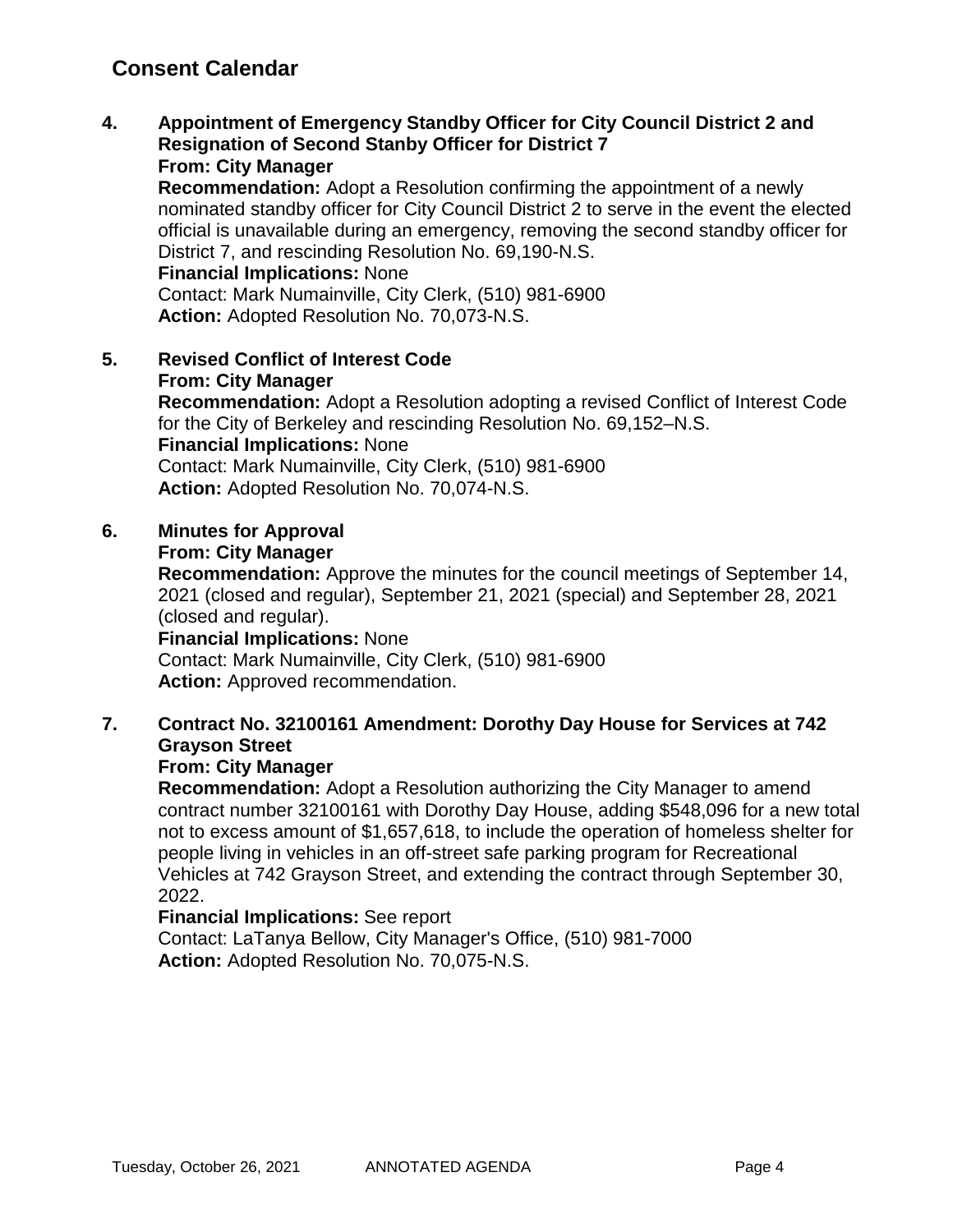**8. Formal Bid Solicitations and Request for Proposals Scheduled for Possible Issuance After Council Approval on October 26, 2021 From: City Manager**

**Recommendation:** Approve the request for proposals or invitation for bids (attached to staff report) that will be, or are planned to be, issued upon final approval by the requesting department or division. All contracts over the City Manager's threshold will be returned to Council for final approval.

**Financial Implications:** Parking Meter Fund - \$300,000 Contact: Henry Oyekanmi, Finance, (510) 981-7300 **Action:** Approved recommendation.

**9. Contract: Federal Engineering, Inc. for Prioritized Dispatch Consulting From: City Manager**

**Recommendation:** Adopt a Resolution authorizing the City Manager to execute a contract and any amendments with Federal Engineering, Inc. (Contractor) to provide priotiztex dispatch consulting services from November 1, 2021 to October 30, 2022 in an amount not to exceed \$100,000 with an option to extend for two additional twoyear terms, for a total contract amount not to exceed \$300,000.

**Financial Implications:** See report

Contact: Abe Roman, Fire, (510) 981-3473 **Action:** Adopted Resolution No. 70,076-N.S.

**10. Contract No. 31900009 Amendment: Building Opportunities for Self-Sufficiency (BOSS) for Property Management Services at 2111 McKinley Ave From: City Manager**

**Recommendation:** Adopt a Resolution authorizing the City Manager or her designee to execute an amendment to Contract No. 31900009 with Building Opportunities for Self-Sufficiency (BOSS) to fund property management services at 2111 McKinley Avenue in Berkeley, a Supported housing site for mental health division clients, to increase the amount by \$287,712 for a total contract not to exceed \$657,712, and to extend the contract through November 1, 2023.

**Financial Implications:** FY22 Budget - \$287,712

Contact: Lisa Warhuus, Health, Housing, and Community Services, (510) 981-5400 **Action:** Adopted Resolution No. 70,077-N.S.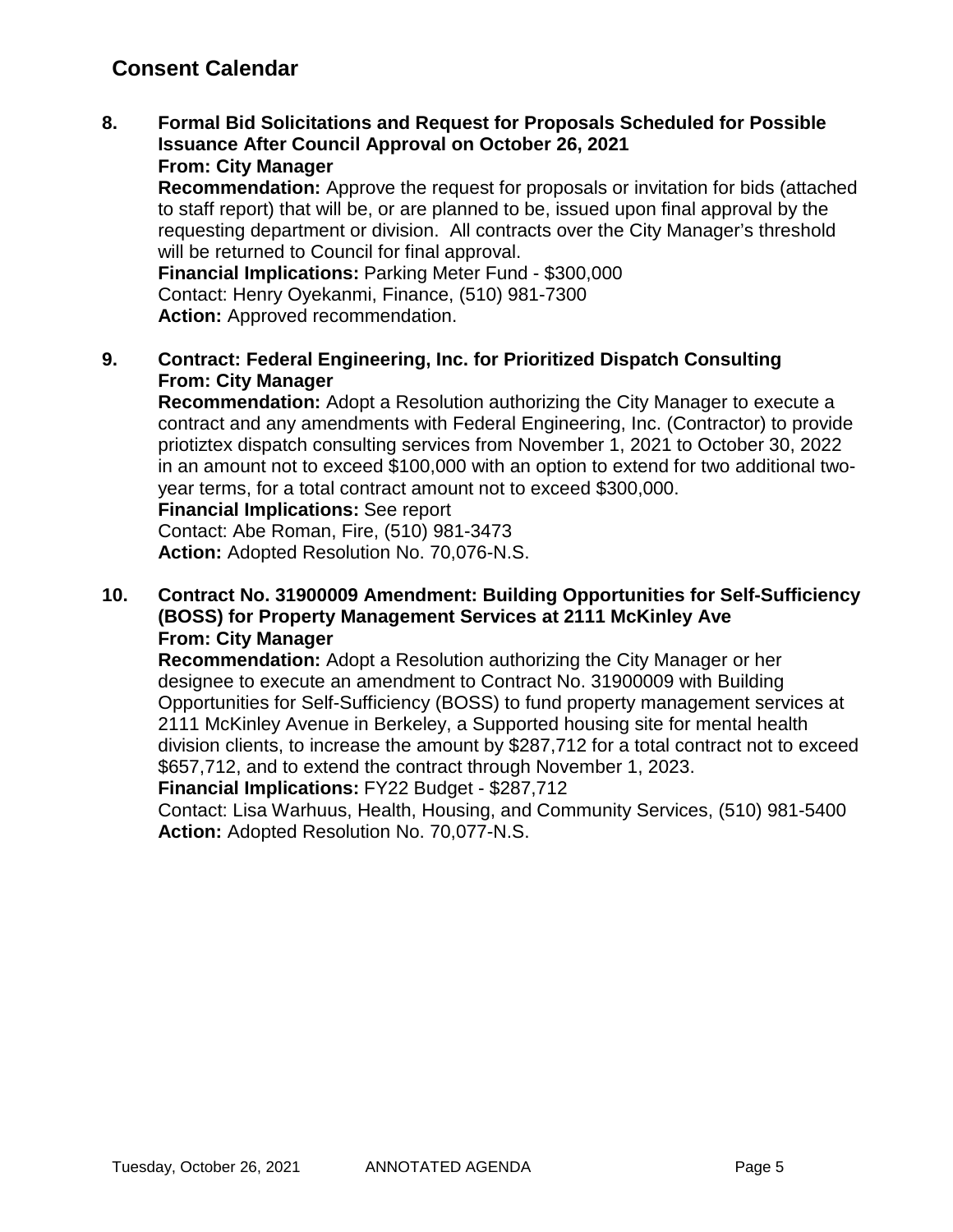# **11. Contract No. 32100019 Amendment: Sonya Dublin Consulting as the External Evaluator, Tobacco Prevention Program**

# **From: City Manager**

**Recommendation:** Adopt a Resolution authorizing the City Manager or her designee to execute an amendment to Contract No. 32100019 with Sonya Dublin Consulting as the External Evaluator for Health, Housing and Community Services Public Health Division's Tobacco Prevention Program, increasing the amount by \$9,900 for a total amount not to exceed \$103,500, and extending the contract through December 31, 2021.

#### **Financial Implications:** See report

Contact: Lisa Warhuus, Health, Housing, and Community Services, (510) 981-5400 **Action:** Adopted Resolution No. 70,078-N.S.

## **12. Contract: Discovery Health Services, Vendor for Citywide COVID-19 Testing From: City Manager**

**Recommendation:** Adopt a Resolution authorizing the City Manager to execute a contract with Discovery Health Services for weekly onsite employee COVID-19 testing, for the period covering November 1, 2021 to November 1, 2022 for an amount not to exceed \$450,000.

#### **Financial Implications:** See report

Contact: Donald E. Ellison, Human Resources, (510) 981-6800 **Action:** Adopted Resolution No. 70,079-N.S.

#### **13. Contract: Voya for Third-Party Administrator for COBRA Administration and Retiree Health Premium Assistance Plan Administration From: City Manager**

**Recommendation:** Adopt a Resolution authorizing the City Manager to execute a contract with Voya for COBRA Plan administration and administration of the Retiree Health Premium Assistance Plan for non-sworn retirees and other retiree medical programs for sworn Fire and Police, for the period covering November 1, 2021 to November 1, 2026 for an amount not to exceed \$112,000.

## **Financial Implications:** See report

Contact: Donald E. Ellison, Human Resources, (510) 981-6800 **Action:** Adopted Resolution No. 70,080-N.S.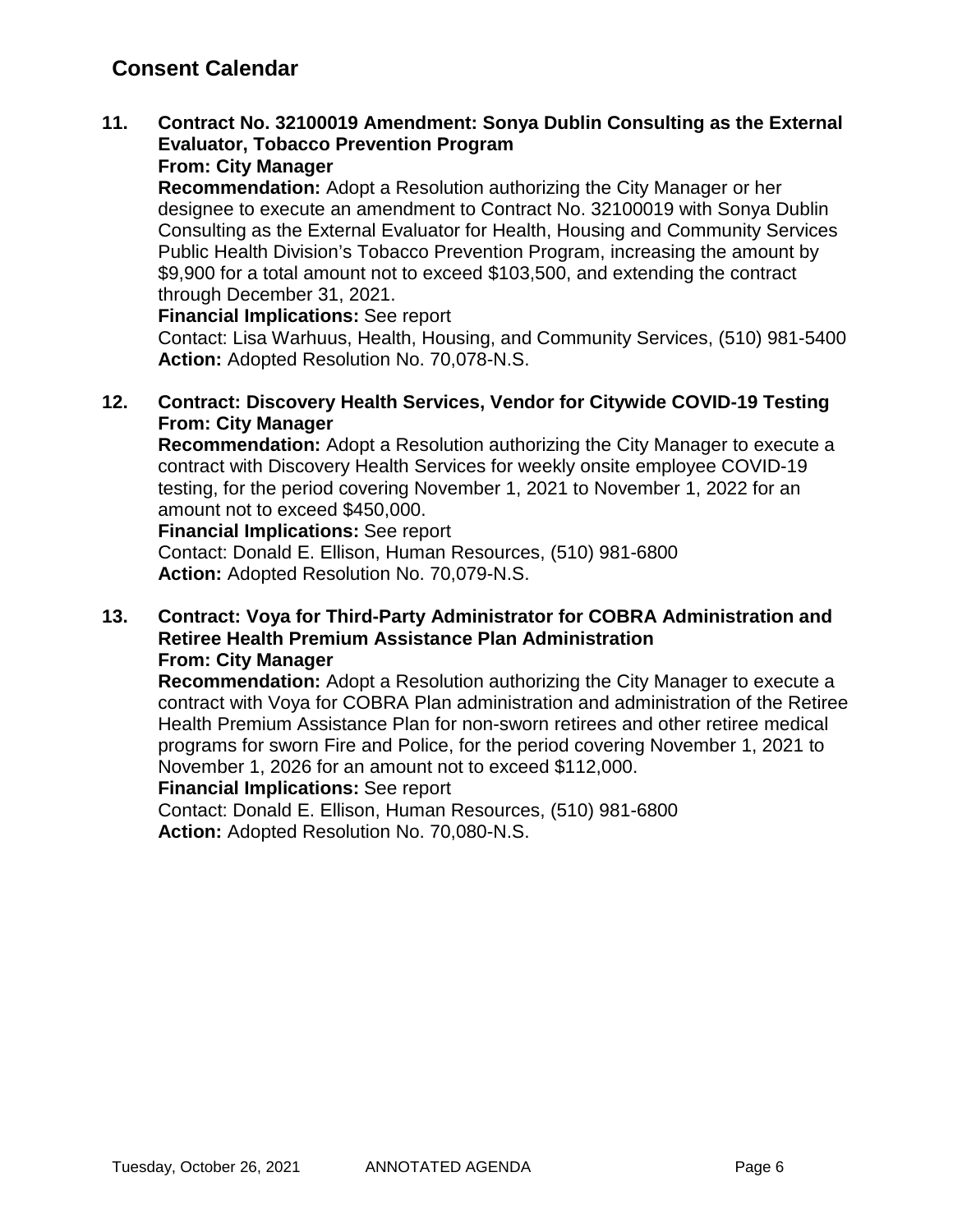## **14. Resolution Authorizing an Amendment to CalPERS Contract Persuant to California Government Code 20516**

## **From: City Manager**

**Recommendation:** Adopt a Resolution to initiate process to amend the contract between the Board of Administration, California Public Employees' Retirement System and the City Council for the City of Berkeley pursuant to California Government Code 20516 to effectuate changes to the cost sharing agreement between the City and Unrepresented PEPRA members in the following Units: Units X-1 (Unrepresented Hourly Non-Career); X-2 (Retired Annuitants); Z-1 (Confidential and Executive Management Employees); Z-2 (Confidential Professional Employees); Z-3 (Confidential Clerical Employees); Z-6 (Legislative Analysts); and Z-9 (Unrepresented at-will positions in the Rent Stabilization Program) (collectively referred to as "Unrepresented Group").

As part of the most recent negotiations regarding the memorandum of understanding between the City and SEIU Local 1021 Maintenance and Clerical (MC), the parties agreed to reduce the MC PEPRA members' employer cost share (Ramp Down) of eight percent (8%) over the term of the current MOUs. Although the Unrepresented Group is not represented by a labor group, they customarily receive the same negotiated benefits afforded to the MC chapters.

#### **Financial Implications:** See report

Contact: Donald E. Ellison, Human Resources, (510) 981-6800 **Action:** Adopted Resolution No. 70,081-N.S.

## **15. Revise Housing Inspector Supervisor Classification and Salary From: City Manager**

**Recommendation:** Adopt a Resolution amending Resolution No. 69,996-N.S. Memorandum of Understanding: Public Employees Union - Local 1, revising the Housing Inspector Supervisor Classification and Salary.

#### **Financial Implications:** See report

Contact: Donald E. Ellison, Human Resources, (510) 981-6800 **Action:** Adopted Resolution No. 70,082-N.S.

## **16. Assistant Inspector, Housing Inspector I, Housing Inspector II, and Senior Housing Inspector**

#### **From: City Manager**

**Recommendation:** Adopt a Resolution amending Resolution No. 69,991-N.S. Classification and Salary Resolution for SEIU 1021 Community Services and Part-Time Recreation Activity Leaders Memorandum Agreement, Unit L (career and non-Career, miscellaneous and administrative employees) adding Assistant Inspector, Housing Inspector I, Housing Inspector II and Senior Housing Inspector. **Financial Implications:** See report

Contact: Donald E. Ellison, Human Resources, (510) 981-6800 **Action:** Adopted Resolution No. 70,083-N.S.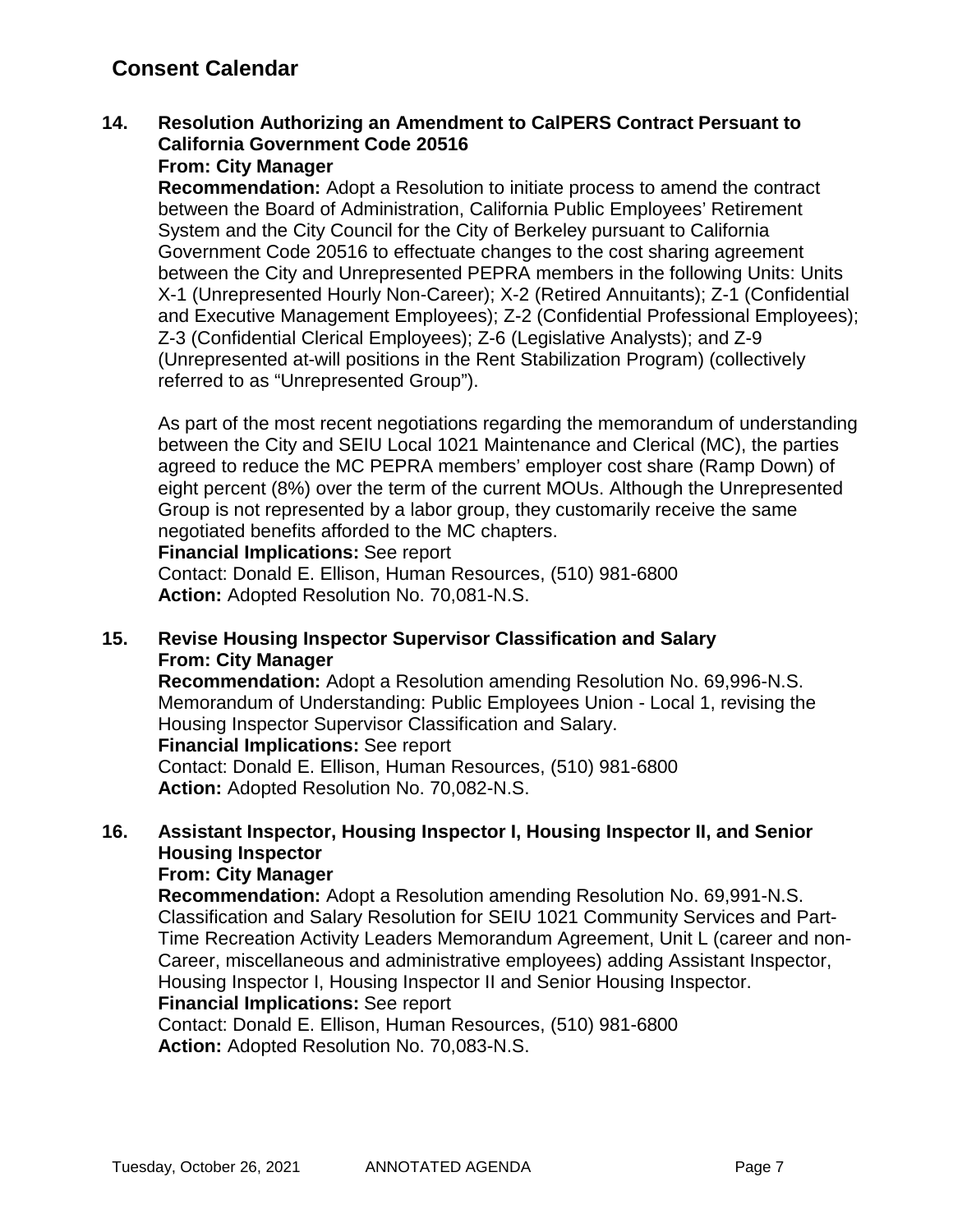**17. Dell Computers, Inc.: Using National Association of State Procurement Officials (NASPO) ValuePoint Cooperative Purchasing Agreement for Computer Hardware and Software Purchases From: City Manager**

**Recommendation:** Adopt a Resolution authorizing the City Manager to increase spending authority with Dell Computers, Inc. for the purchase of computer and server hardware, software, and related services, utilizing pricing and contracts, amendments, and extensions from the National Association of State Procurement Officials (NASPO) ValuePoint for the period beginning October 26, 2021 through June 30, 2023 for an amount not-to-exceed (NTE) \$1,939,538 with \$1,019,769 in Fiscal Year 2022 and \$919,769 in Fiscal Year 2023. **Financial Implications:** Various Funds - \$1,939,538

Contact: LaTanya Bellow, City Manager's Office, (510) 981-7000 **Action:** Adopted Resolution No. 70,084-N.S.

## **18. Contract No. 122411-2 Amendment: Communication Strategies for Consulting Services for Voice over IP (VoIP) Extending Support and Maintenance and AT&T Phone Bill Audit**

## **From: City Manager**

**Recommendation:** Adopt a Resolution authorizing the City Manager to amend Contract No. 122411-2 with Communication Strategies for Consulting Services for Voice over IP (VoIP) extending Support and Maintenance and in order to conduct a phone billing audit of AT&T, increasing the contract amount by \$14,625 for a total not-to-exceed amount of \$97,436 from July 1, 2017 to June 30, 2023. **Financial Implications:** IT Cost Allocation Fund - \$14,625 Contact: LaTanya Bellow, City Manager's Office, (510) 981-7000 **Action:** Adopted Resolution No. 70,085-N.S.

## **19. Grant Application: the San Francisco Restoration Authority Measure AA Grant Program for Pre-Construction documents for Potential Improvement Projects at Aquatic Park**

### **From: City Manager**

**Recommendation:** Adopt a Resolution authorizing the City Manager or her designee to: 1) submit a grant application in the amount of \$897,000 to the San Francisco Restoration Authority Measure AA Grant Program to prepare preconstruction technical documents for potential improvement projects at Aquatic Park; 2) accept any grants; 3) execute any resulting grant agreements and any amendments; and that Council authorize the implementation of the project and appropriation of funding for related expenses, subject to securing the grant.

### **Financial Implications:** See report

Contact: Scott Ferris, Parks, Recreation and Waterfront, (510) 981-6700 **Action:** Adopted Resolution No. 70,086-N.S.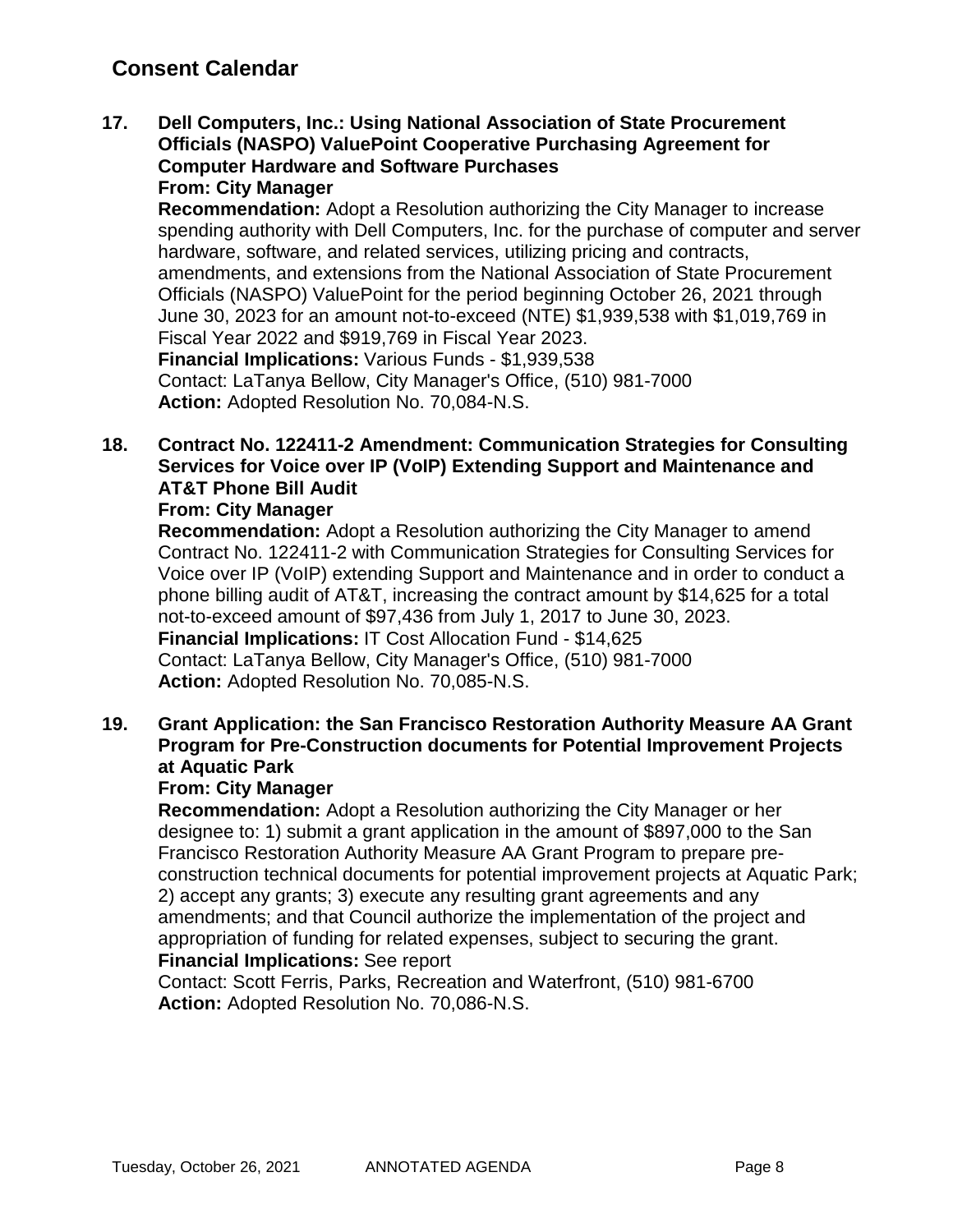#### **20. Grant Application: Boating Safety and Enforcement Equipment (BSEE) grant program of the California Division of Boating & Waterways From: City Manager**

**Recommendation:** Adopt a Resolution authorizing the City Manager or her designee to 1) submit a grant application to the California Division of Boating and Waterways 2021 BSEE grant program for \$20,000; 2) accept any grants; and 3) execute any resulting grant agreements and any amendments; and the City Council authorizes the implementation of the projects and appropriation of funding for related expenses subject to securing the grant.

**Financial Implications:** See report

Contact: Scott Ferris, Parks, Recreation and Waterfront, (510) 981-6700 **Action:** Adopted Resolution No. 70,087-N.S.

## **21. Renewal of the Elmwood Avenue BID for Calendar Year 2022 From: Elmwood Advisory Board**

**Recommendation:** Adopt a Resolution approving the Elmwood Business Improvement District Advisory Board's (hereafter "Elmwood BID Advisory Board" or "the Advisory Board") recommendation that Council: 1) approve the 2021 Annual Report and preliminary budget for proposed improvements in the District for calendar year 2022; 2) declare its intent to levy an assessment to finance improvements in the District for calendar year 2022 and 3) direct the City Clerk to schedule a public hearing on the renewal of the assessment for November 16, 2021.

#### **Financial Implications:** See report

Contact: Kieron Slaughter, Commission Secretary, (510) 981-7530 **Action:** Adopted Resolution No. 70,088-N.S.

## **22. Renewal of the Solano Avenue BID for Calendar Year 2022 From: Solano Avenue BID Advisory Board**

**Recommendation:** Adopt a Resolution approving the Solano Avenue Business Improvement District Advisory Board's (hereafter "Solano BID Advisory Board" or "the Advisory Board") recommendation that Council: 1) approve the 2021 Annual Report and preliminary budget on proposed improvements in the District for calendar year 2022; 2) declare its intent to levy an assessment to finance improvements in the District for calendar year 2022; and 3) direct the City Clerk to schedule a public hearing on the renewal of the assessment for November 16, 2021 **Financial Implications:** See report

Contact: Eleanor Hollander, Commission Secretary, (510) 981-7530 **Action:** Adopted Resolution No. 70,089-N.S.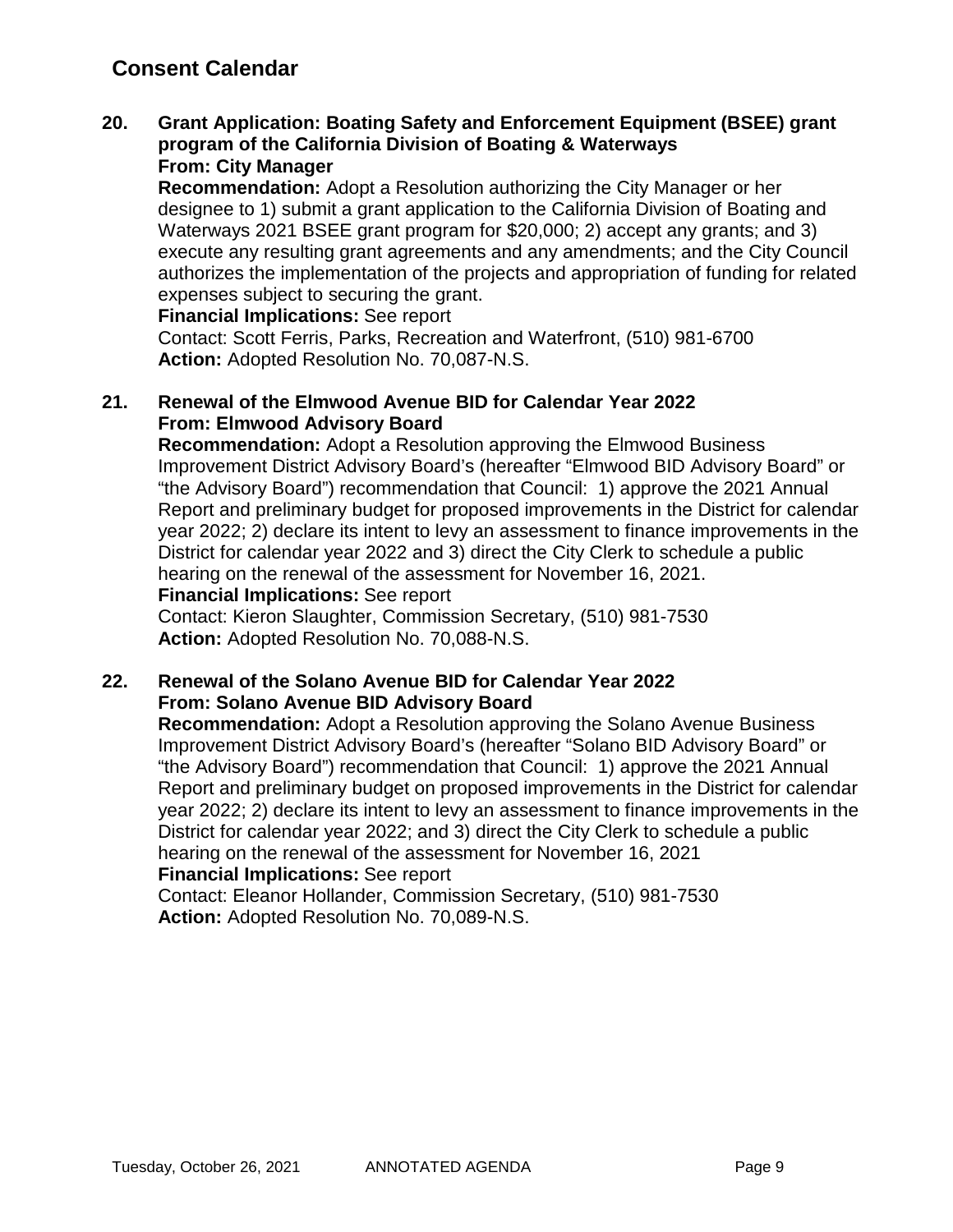## **Council Consent Items**

## **23. Budget Referral: Reckless Driving and Sideshow Deterrence Improvements From: Councilmember Taplin (Author)**

**Recommendation:** That the City Council refers to the FY2023 budget process the funding of sideshow deterrence infrastructure, traffic circles or botts' dots, at the following intersections:

Seventh Street and Addison Street, Eighth Street and Channing Way, Bonar Street and Allston Way, Bonar Street and Bancroft Way, additional intersections to be determined by the Transportation Division of the Public Works Department. The Transportation Division shall determine which intersections best qualify for bott's dots and which qualify for traffic circles.

**Financial Implications:** See report

Contact: Terry Taplin, Councilmember, District 2, (510) 981-7120 **Action:** Approved recommendation as revised in Supplemental Communications Packet #2 by Councilmember Taplin.

## **24. Budget Referral: Sidewalk Repair on Arterial Streets From: Councilmember Taplin (Author)**

**Recommendation:** That the City Council refers to the FY2023 budget process an allocation of \$600,000 from the General Fund for the purpose of funding sidewalk repairs on major West and South Berkeley arterial streets including Sacramento Street, Alcatraz Avenue, and Dwight Avenue.

**Financial Implications:** See report

Contact: Terry Taplin, Councilmember, District 2, (510) 981-7120 **Action:** Approved recommendation.

## **25. CalVIP Grant Application Authorization From: Councilmember Taplin (Author)**

**Recommendation:** Authorize the City Manager to respond to Requests For Proposals (RFPs) and submit applications to the California Violence Intervention and Prevention (CalVIP) Grant Program in future funding cycles in order to provide resources for community safety initiatives.

## **Financial Implications:** None

Contact: Terry Taplin, Councilmember, District 2, (510) 981-7120 **Action:** Approved recommendation.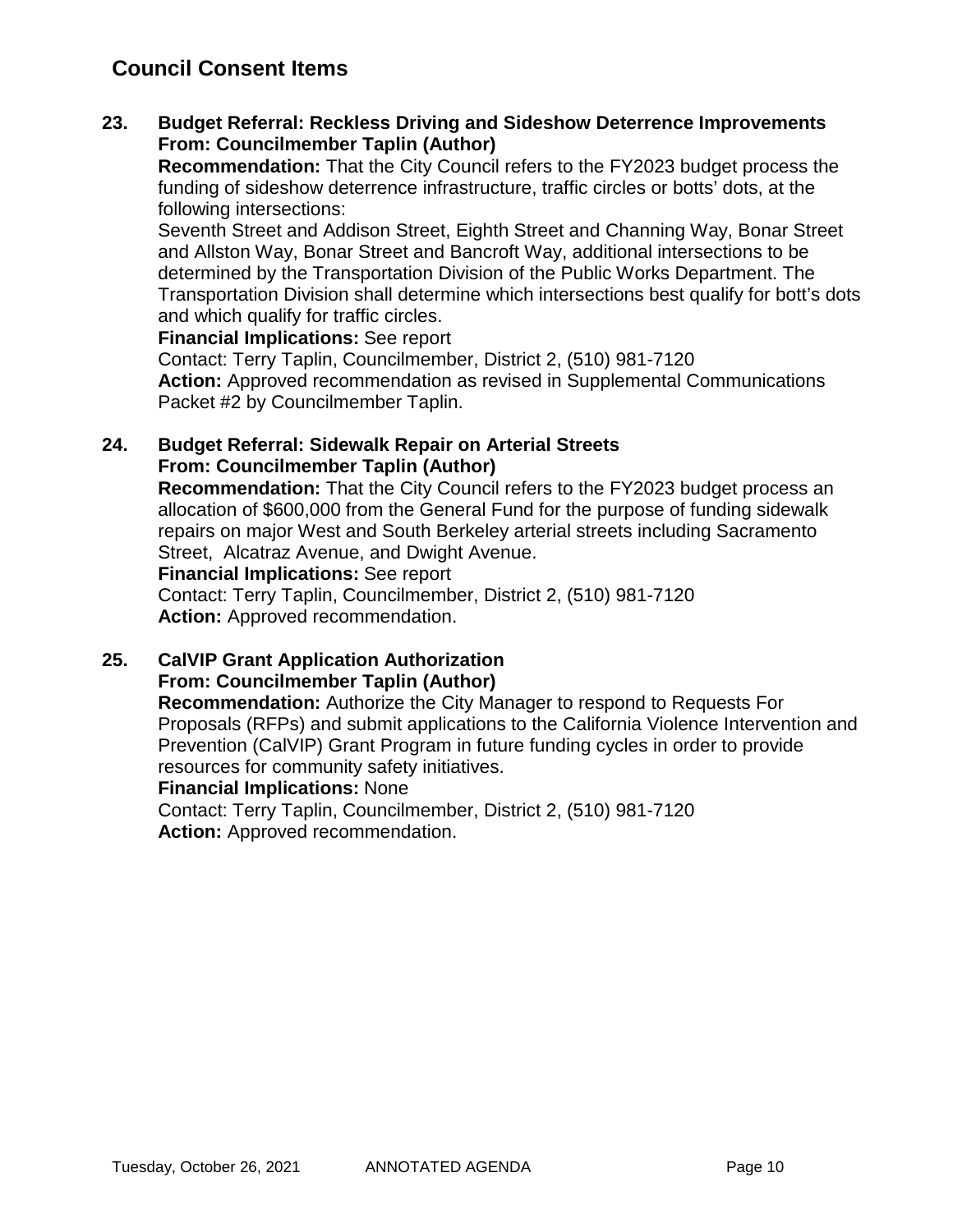## **Council Consent Items**

**26. Presentation Request: Study to Achieve Equity in City Contracting - "Berkeley Inclusion in Opportunity Index"**

## **From: Councilmember Bartlett (Author) and Councilmember Harrison (Co-Sponsor)**

**Recommendation:** Request for Mason Tillman Associates Ltd (MTA) to present their findings and recommendations from the "Berkeley Inclusion in Opportunity Index" study at the November 9th, 2021 City Council meeting. The presentation should include an analysis of the City's use of local, small, emerging, and diverse enterprises. The study focuses on enterprises experiencing barriers to access in obtaining City contracts in construction, architecture, engineering, professional services, goods, and other services.

**Financial Implications:** See report Contact: Ben Bartlett, Councilmember, District 3, (510) 981-7130 **Action:** Approved recommendation.

## **27. Support Net Energy Metering**

## **From: Councilmember Hahn (Author), Mayor Arreguin (Co-Sponsor), Councilmember Bartlett (Co-Sponsor) and Councilmember Harrison (Co-Sponsor)**

**Recommendation:** Approve a Resolution in Support of Net Energy Metering and transmit copies to Governor Gavin Newsom, State Senator Nancy Skinner, Assemblymember Buffy Wicks, and members of the California Public Utilities Commission Board (CPUC).

#### **Financial Implications:** None

Contact: Sophie Hahn, Councilmember, District 5, (510) 981-7150 **Action:** Adopted Resolution No. 70,090-N.S.

## **28. Amend City Council Rules of Procedure and Order to Allow Extension of Items in Committee in Writing**

## **From: Councilmember Robinson (Author)**

**Recommendation:** Adopt a Resolution revising the City Council Rules of Procedure and Order to amend Chapter III, Section G, Subsection 4 to allow the Chair of a Committee to accept a Primary Author's written request that their item remain in Committee past the 120 day deadline rather than requiring that extensions be approved by a full vote of the committee.

## **Financial Implications:** See report

Contact: Rigel Robinson, Councilmember, District 7, (510) 981-7170 **Action:** Adopted Resolution No. 70,091-N.S.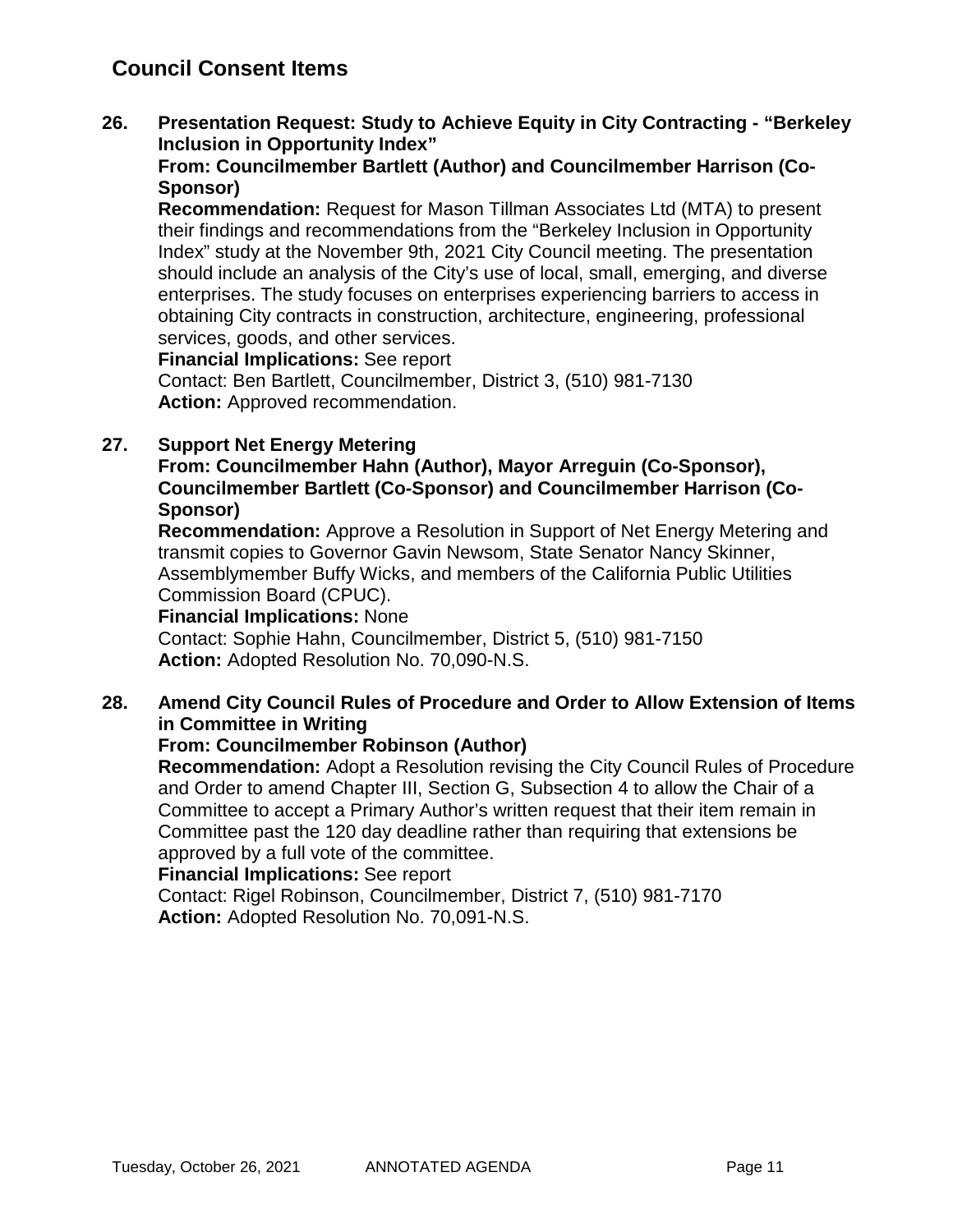## **Council Consent Items**

## **29. Budget Referral: Public Bank East Bay**

**From: Councilmember Robinson (Author), Mayor Arreguin (Co-Sponsor), Councilmember Bartlett (Co-Sponsor) and Councilmember Harrison (Co-Sponsor)**

**Recommendation:** Refer \$50,000 to the November 2021 AAO process for a contribution to the Friends of the Public Bank East Bay for the development of a business plan for the Public Bank East Bay.

**Financial Implications:** General Fund - \$50,000 Contact: Rigel Robinson, Councilmember, District 7, (510) 981-7170 **Action:** Approved recommendation.

**30. Budget Referral: Durant Parklet and Telegraph Plaza Improvements From: Councilmember Robinson (Author) and Mayor Arreguin (Co-Sponsor) Recommendation:** Refer \$60,000 to the November 2021 AAO process for placemaking improvements in the Telegraph District, consisting of the installation of a public parklet on Durant Avenue and the closure of the right-turn slip lane at the Dwight Triangle to create a public plaza.

**Financial Implications:** \$60,000

Contact: Rigel Robinson, Councilmember, District 7, (510) 981-7170 **Action:** Approved recommendation as revised in supplemental materials submitted by Councilmember Robinson at the meeting.

**31. Budget Referral: Telegraph Shared Streets Feasibility Study From: Councilmember Robinson (Author), Mayor Arreguin (Co-Sponsor) and Councilmember Hahn (Co-Sponsor) Recommendation:** Refer \$500,000 to the November 2021 AAO process for conducting a feasibility study of the Telegraph Shared Streets project. **Financial Implications:** \$500,000 Contact: Rigel Robinson, Councilmember, District 7, (510) 981-7170 **Action:** Approved recommendation as revised in supplemental materials submitted by Councilmember Robinson at the meeting.

## **Action Calendar**

*The public may comment on each item listed on the agenda for action as the item is taken up. For items moved to the Action Calendar from the Consent Calendar or Information Calendar, persons who spoke on the item during the Consent Calendar public comment period may speak again at the time the matter is taken up during the Action Calendar.*

*The Presiding Officer will request that persons wishing to speak use the "raise hand" function to determine the number of persons interested in speaking at that time. Up to ten (10) speakers may speak for two minutes. If there are more than ten persons interested in speaking, the Presiding Officer may limit the public comment for all speakers to one minute per speaker. Speakers are permitted to yield their time to one other speaker, however no one speaker shall have more than four minutes. The Presiding Officer may, with the consent of persons representing both sides of an issue, allocate a block of time to each side to present their issue.*

*Action items may be reordered at the discretion of the Chair with the consent of Council.*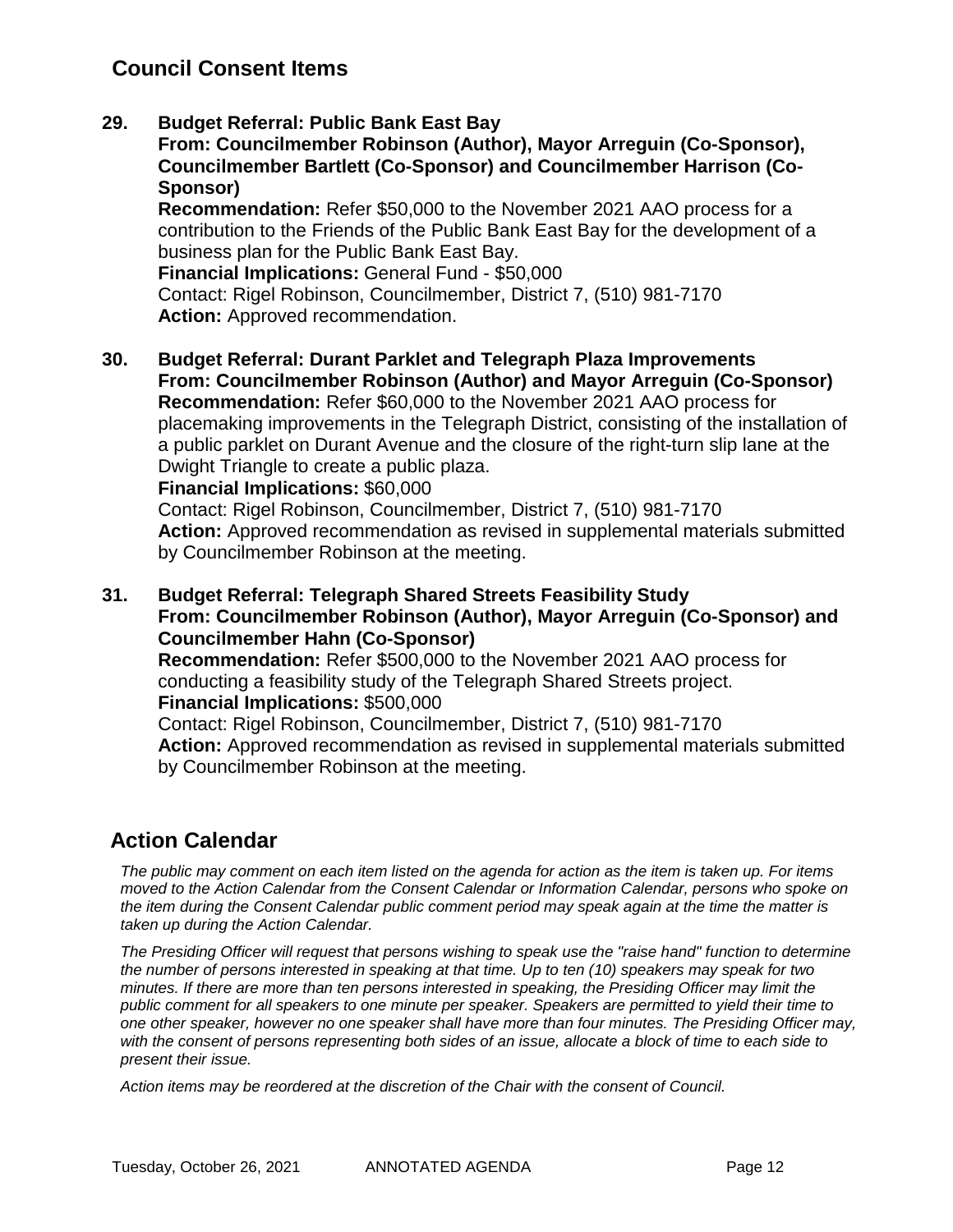## **Action Calendar – Public Hearings**

*Staff shall introduce the public hearing item and present their comments. This is followed by five-minute presentations each by the appellant and applicant. The Presiding Officer will request that persons wishing to speak use the "raise hand" function to be recognized and to determine the number of persons interested in speaking at that time.*

*Up to ten (10) speakers may speak for two minutes. If there are more than ten persons interested in speaking, the Presiding Officer may limit the public comment for all speakers to one minute per speaker. The Presiding Officer may with the consent of persons representing both sides of an issue allocate a block of time to each side to present their issue.*

*Each member of the City Council shall verbally disclose all ex parte contacts concerning the subject of the hearing. Councilmembers shall also submit a report of such contacts in writing prior to the commencement of the hearing. Written reports shall be available for public review in the office of the City Clerk.*

**32. Response to Short Term Referral for Amendments to Accessory Dwelling Unit (ADU) Ordinance to Address Public Safety Concerns; Amending BMC Chapters 23C.24 and 23F.04** *(Continued from October 12, 2021) (Item contains* 

*Supplemental material)*

#### **From: City Manager**

**Recommendation:** Conduct a public hearing and, upon conclusion, adopt the first reading of a local Accessory Dwelling Unit (ADU) Ordinance [Berkeley Municipal Code (BMC) Chapter 23C.24] and amendments to relevant Definitions [BMC Chapter 23F.04] in the Zoning Ordinance.

#### **Financial Implications:** None

Contact: Jordan Klein, Planning and Development, (510) 981-7400

**Public Testimony:** The Mayor opened the public hearing. 31 speakers.

**Action:** M/S/C (Hahn/Arreguin) to suspend the rules and extend the meeting to 11:30 p.m. and to continue Items 35, 36, and 38 to November 9, 2021. **Vote:** All Ayes.

**Action:** M/S/C (Arreguin/Wengraf) to suspend the rules and extend the meeting to 11:45 p.m. **Vote:** All Ayes.

**Action:** M/S/C (Arreguin/Kesarwani) to suspend the rules and extend the meeting to 11:50 p.m. **Vote:** All Ayes.

**Action:** M/S/C (Wengraf/Robinson) to suspend the rules and extend the meeting to 12:00 a.m. **Vote:** All Ayes.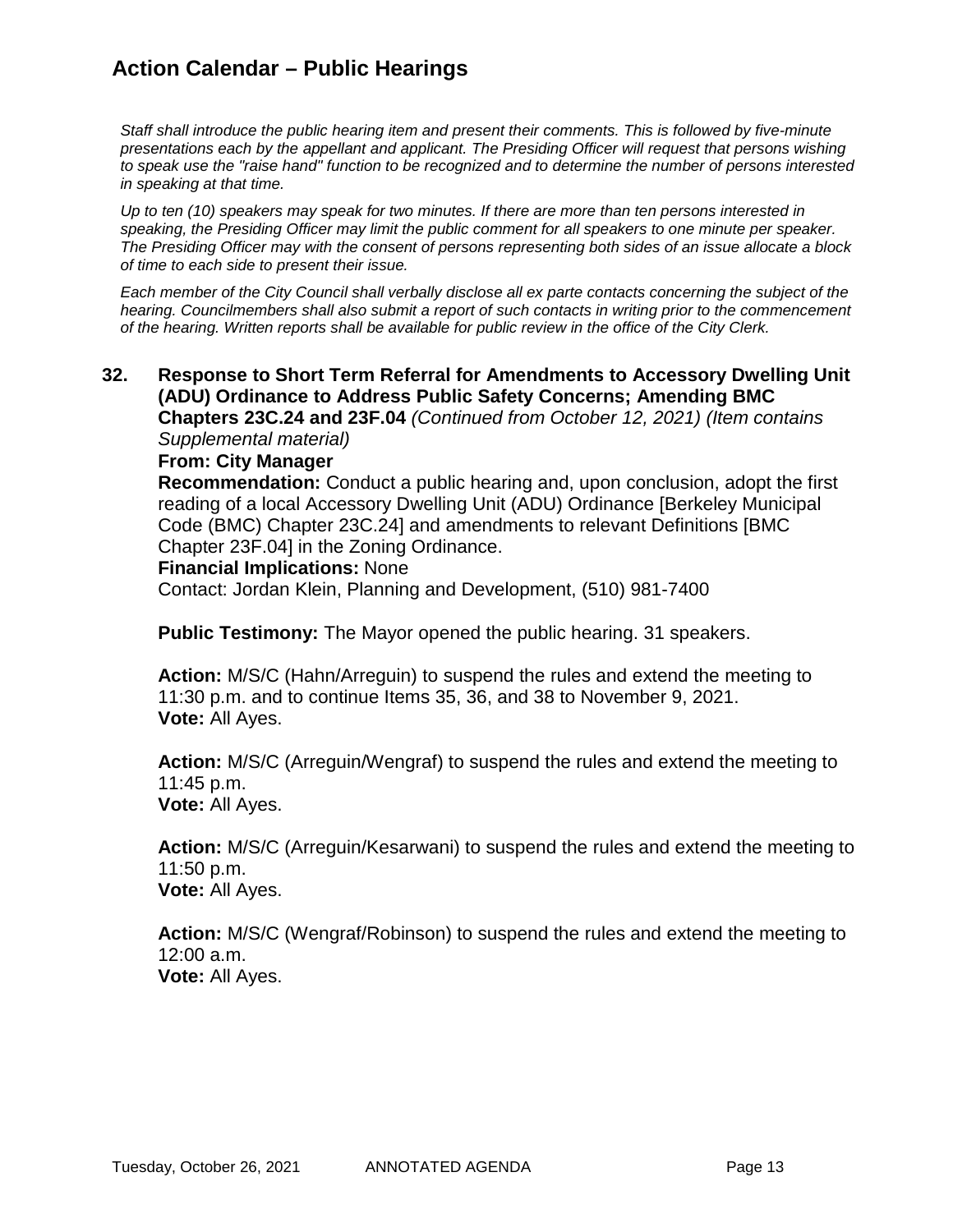## **Action Calendar – Public Hearings**

**Action:** M/S/Failed (Hahn/Harrison) to 1) Refer the development of a local ADU Ordinance that only covers area outside of Fire Zones 2 and 3; and Zones 2 and 3 continue to be governed by state regulations at this time; Refer to the City Attorney development of a special ordinance for Zones 2 and 3 with specific findings regarding public safety needs; 2) Include 20 foot height by right and a 4 foot setback with no protrusions into the setback; 3) Prohibit roof decks; 4) Include the 3 foot setback from the proposal by Councilmember Kesarwani; 5) Do not include language regarding design standards; 6) Request staff to propose language on the notification of existing tenants; 7) Provide links to requirements in other comparable jurisdictions; 8) Consider an AUP process for ADUs that exceed standards but may still be allowed; 9) Provide information of the oak tree replacement concept. **Vote:** Ayes – Harrison, Hahn, Wengraf, Arreguin; Noes – Kesarwani, Taplin, Bartlett, Robinson, Droste.

## **Action:** M/S/Carried (Kesarwani/Taplin) to:

- 1) Adopt the proposed recommendations from Councilmembers Kesarwani, Bartlett, Taplin, and Robinson contained in Supplemental Communications Packet #2 for area outside the Hillside Overlay District only.
- 2) Referral to the November 4 Legislative Platform Meeting, a discussion of ADU limitations in the Hillside Overlay District.
- 3) For the Hillside District, in light of the public hazards and life safety concerns, we refer to the City Manager and City Attorney for staff analysis and recommendations for a potential ordinance, Councilmember Wengraf's full list of recommendations (including the number of ADUs on a parcel) as well as the issue of ADU limitations where there is one access and egress route with a goal of returning within a month or less.
- 4) Refer to the City Manager and the City Attorney the proposal from Councilmember Robinson to consider the following language: "As part of their application, an applicant will attest to whether the lot on which the proposed ADU or JADU is to be built is occupied by tenants." Further, to consider creating a notification system for tenants of properties where an ADU is to be ministerially approved, including potentially by requiring in the code that property owners notify their tenants or by creating a staff-side notification process, and to explore other options to protect tenants, with special attention to elderly and disabled tenants.

## **Vote:** All Ayes.

**Action:** M/S/C (Arreguin/Hahn) to suspend the rules and extend the meeting to 12:10 a.m.

**Vote:** Ayes – Kesarwani, Taplin, Bartlett, Hahn, Wengraf, Robinson, Droste, Arreguin; Noes – None; Abstain – None; Absent - Harrison.

Councilmember Harrison absent at 11:56 p.m.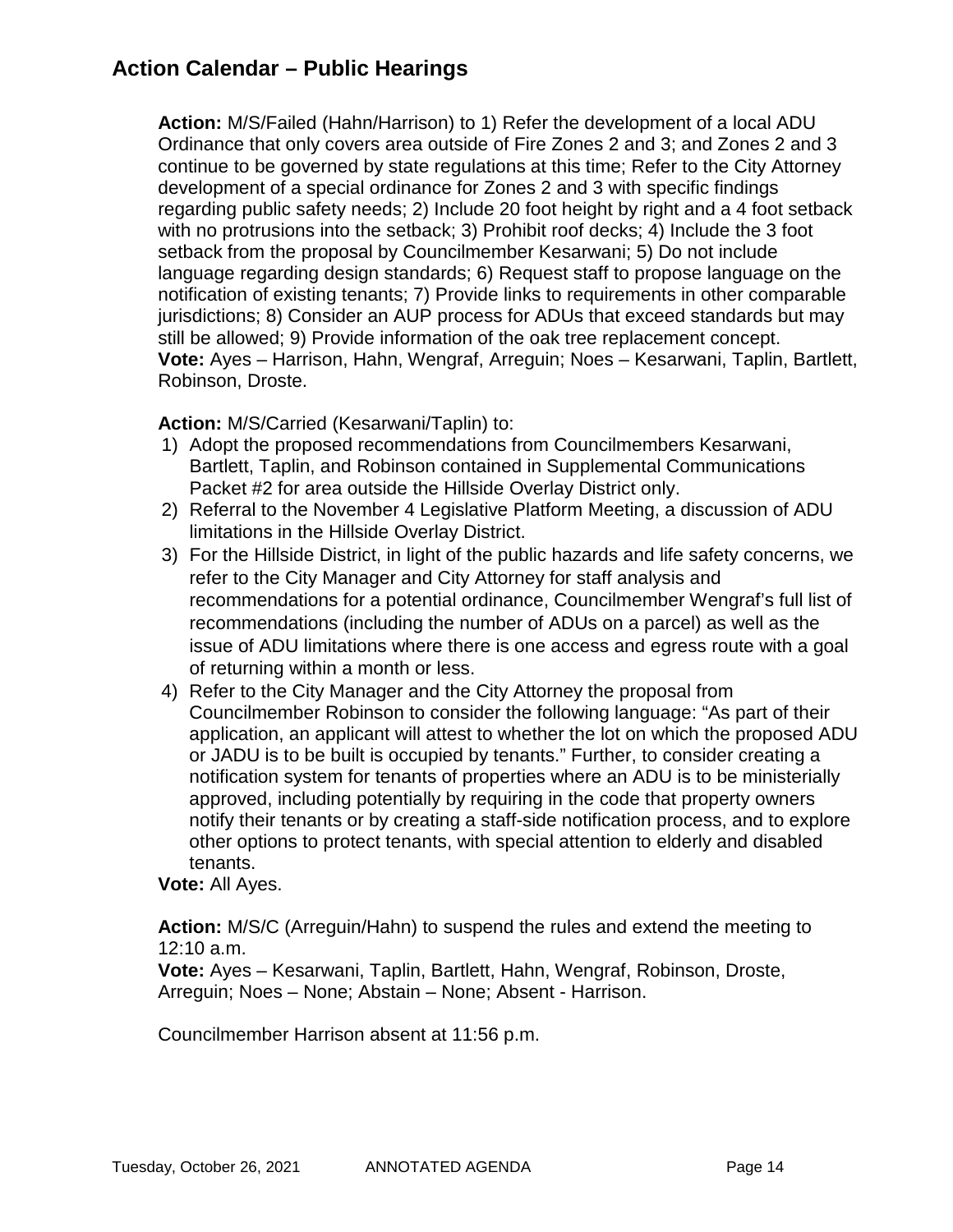## **Action Calendar – Public Hearings**

**33. Proposed Ordinance Amending Paragraph 'NN' of Berkeley Municipal Code Section 19.48.020**

## **From: City Manager**

**Recommendation:** Conduct a public hearing and, upon conclusion, adopt the second reading of Ordinance No. 7,788-N.S. which modifies the language of Paragraph 'NN.' of Berkeley Municipal Code Section 19.48.020 ("Amendments to the California Fire Code) by adopting a building standard which is more restrictive than that standard currently contained in the California Fire Code and which will expand the existing local code amendment that requires the installation of fire sprinklers in new structures and the retrofit fire sprinklers into existing structures that currently exists in Fire Zone 3 to include structures located in Berkeley Fire Zone 2. **First Reading Vote:** All Ayes **Financial Implications:** See report

Contact: Abe Roman, Fire, (510) 981-3473

**Public Testimony:** The Mayor opened the public hearing. 9 speakers. M/S/C (Arreguin/Robinson) to close the public hearing. **Vote:** All Ayes.

**Action:** M/S/C (Wengraf/Droste) to adopt the second reading of Ordinance No. 7,788-N.S. **Vote:** All Ayes.

Recess 7:57 p.m. – 8:12 p.m.

## **Action Calendar – Old Business**

**34. Identifying City Council Referrals for Removal** *(Continued from October 12, 2021)* **From: City Manager**

**Recommendation:** 1. Review the referrals marked as rescinded by the sponsoring Councilmember or District; 2. Consider the referrals identified by Councilmembers for further discussion; and 3. Approve the removal of referrals that have been marked as rescinded by the sponsoring Councilmember or District.

## **Financial Implications:** None

Contact: Dee Williams-Ridley, City Manager, (510) 981-7000

**Action:** 4 speakers. M/S/C (Arreguin/Droste) to approve the removal of the referrals in the item with the following changes:

- 1) Remove the Fair Chance Ordinance item (Arreguin)
- 2) Keep the Racism as a Public Health Threat item (Taplin)
- 3) Keep the Referral to Prevent Displacement item (Taplin)
- 4) Remove the five items identified by Councilmember Robinson in Supplemental Communications Packet #1 (Robinson)
- 5) Keep the AC Transit MOU item (Hahn)

**Vote:** Ayes – Kesarwani, Taplin, Bartlett, Hahn, Wengraf, Robinson, Droste, Arreguin; Noes – None; Abstain – None; Absent - Harrison.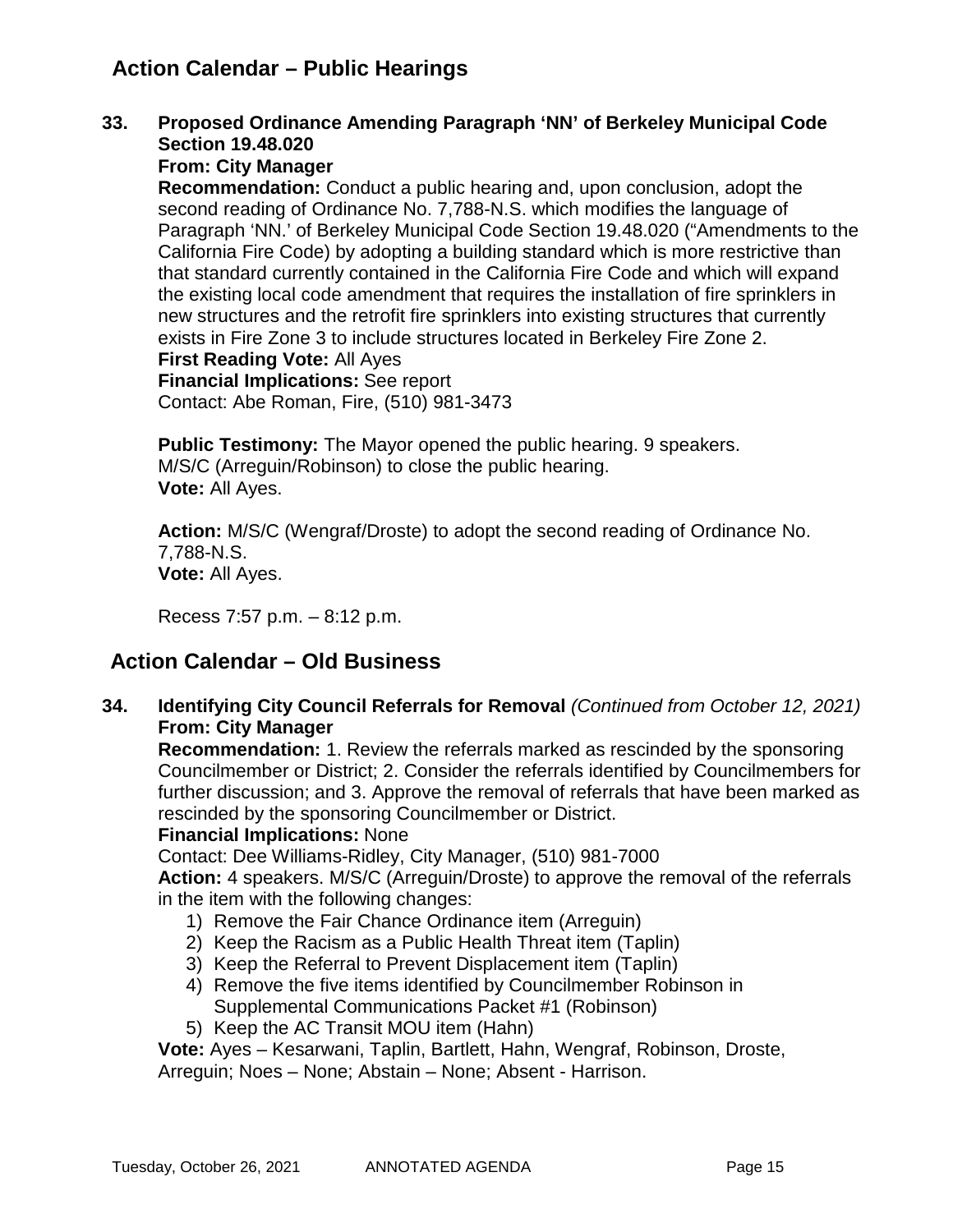## **Action Calendar – Old Business**

**35. Amending the Berkeley Election Reform Act (BERA) Relating to Officeholder Accounts** *(Reviewed by the Agenda & Rules Committee) (Continued from October 12, 2021)*

## **From: Agenda & Rules Committee: Mayor Arreguin, Councilmember Hahn, Councilmember Wengraf**

**Recommendation:** Take one of the following actions:

1. Refer a proposal to the Fair Campaign Practices Commission (FCPC) amending the Berkeley Election Reform Act (BERA), BMC Chapter 2.12, and Lobbyist Registration Act, BMC Chapter 2.09, to enact "a reasonable set of limitations and rules" to regulate the maintenance of officeholder accounts, as developed and referred for consideration by the Agenda and Rules Committee; or

2. Refer a proposal to the FCPC amending BERA, BMC Chapter 2.12, to prohibit Officeholder Accounts, as originally proposed by the Fair Campaign Practices Commission.

*Policy Committee Recommendation: Send the item to Council with two proposed alternatives: 1) Councilmember Hahn's proposal to regulate officeholder accounts, and 2) the Fair Campaign Practices Commission proposal to prohibit officeholder accounts; and to include the Commission's analysis of regulating officeholder accounts in the item that goes to the full Council.* 

**Financial Implications:** See report

Contact: Sophie Hahn, Councilmember, District 5, (510) 981-7150 **Action:** Item 35 continued to November 9, 2021.

## **36. Objective Standards Recommendations for Density, Design and Shadows**

*(Continued from October 12, 2021) (Item contains Supplemental material)* **From: Joint Subcommittee for the Implementation of State Housing Laws Recommendation:** Refer to the Planning Commission and Design Review Committee to review the recommendations from the Joint Subcommittee for the Implementation of State Housing Laws (JSISHL) for objective standards for density, design and shadows and draft Zoning Ordinance amendments for City Council consideration.

## **Financial Implications:** See report

Contact: Alene Pearson, Commission Secretary, (510) 981-7400

**Action:** Item 36 continued to November 9, 2021, including materials in Supplemental Communications Packet #1 and Supplemental material submitted at the meeting from Mayor Arreguin, Councilmembers Wengraf, Hahn, and Harrison.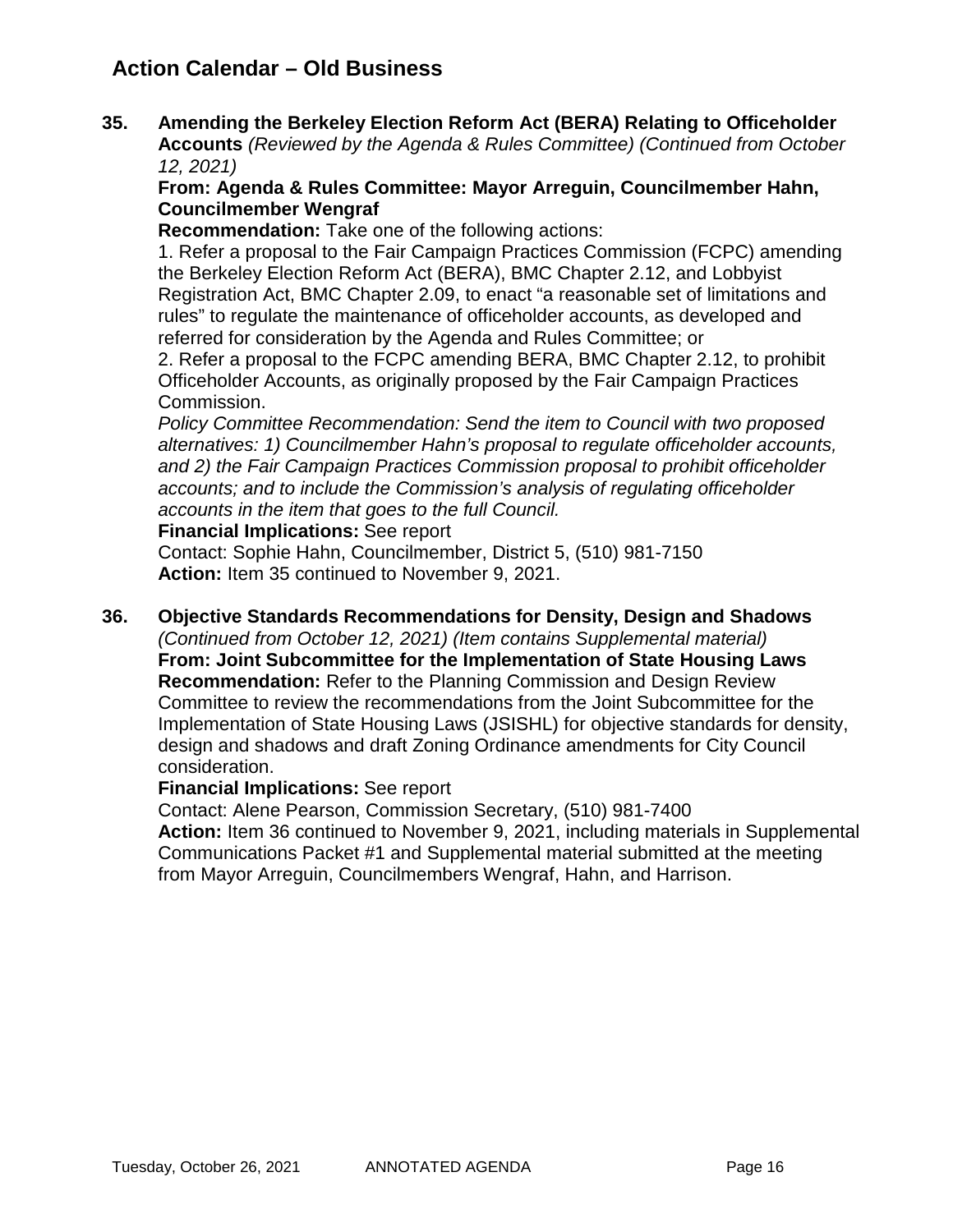## **Action Calendar – Old Business**

**37. Letter to Senate Budget Committee Chair Sen. Skinner Regarding Berkeley Pier** *(Continued from October 12, 2021)*

**From: Councilmember Taplin (Author), Mayor Arreguin (Co-Sponsor), Councilmember Robinson (Co-Sponsor), Councilmember Kesarwani (Co-Sponsor)**

**Recommendation:** Send a letter to State Senator Nancy Skinner (D-Berkeley), Chair of the Senate Budget Committee, requesting state budget allocations for urgent infrastructure needs at the Berkeley Municipal Pier.

## **Financial Implications:** None

Contact: Terry Taplin, Councilmember, District 2, (510) 981-7120 **Action:** Moved to Consent Calendar. Adopted recommendation with revised letter as written in Supplemental Communications Packet #2 from Councilmember Taplin.

#### **38. Budget Referral: Allocate General Fund Revenues to Support Pilot Program Offering Free AC Transit on Sundays in Berkeley** *(Continued from October 12, 2021) (Item contains Supplemental material)*

**From: Councilmember Harrison (Author) and Councilmember Bartlett (Cosponsor)**

**Recommendation:** Refer to the November 2021 budget process approximately \$500,000 in General Fund Revenue toward fully subsidizing AC Transit fares originating from Berkeley on Sundays for at least one calendar year and possible restoration of the suspended Line 80 serving some of Berkeley's lowest income neighborhoods.

## **Financial Implications:** General Fund - \$500,000

Contact: Kate Harrison, Councilmember, District 4, (510) 981-7140 **Action:** Item 38 continued to November 9, 2021 including revised material submitted at the meeting from Councilmember Harrison.

## **Action Calendar – New Business**

**39. Proposal to Allocate Revenues Generated by the Transient Occupancy Tax in the Waterfront Area to the Marina Fund to Avoid Insolvency, Rebuild its Fund Balance and to Stabilize its Finances** *(Reviewed by the Budget & Finance Policy Committee)*

## **From: Parks and Waterfront Commission**

**Recommendation:** That Council adopt a Resolution adopting a policy that all Transient Occupancy Taxes (TOT hotel tax) generated at the Berkeley Waterfront be allocated to the City's Marina Enterprise Fund. All other property, sales, utility users, and parking taxes; as well as business license and franchise fees, would continue to be allocated to the City's General Fund.

*Policy Committee Recommendation: Send the item to Council with a negative recommendation and additionally request a referral to the Budget & Finance Policy Committee to discuss and develop alternative revenue streams for the Marina Fund including a dedicated reserve*.

## **Financial Implications:** See report

Contact: Roger Miller, Commission Secretary, (510) 981-6700 **Action:** Item 39 continued to November 9, 2021.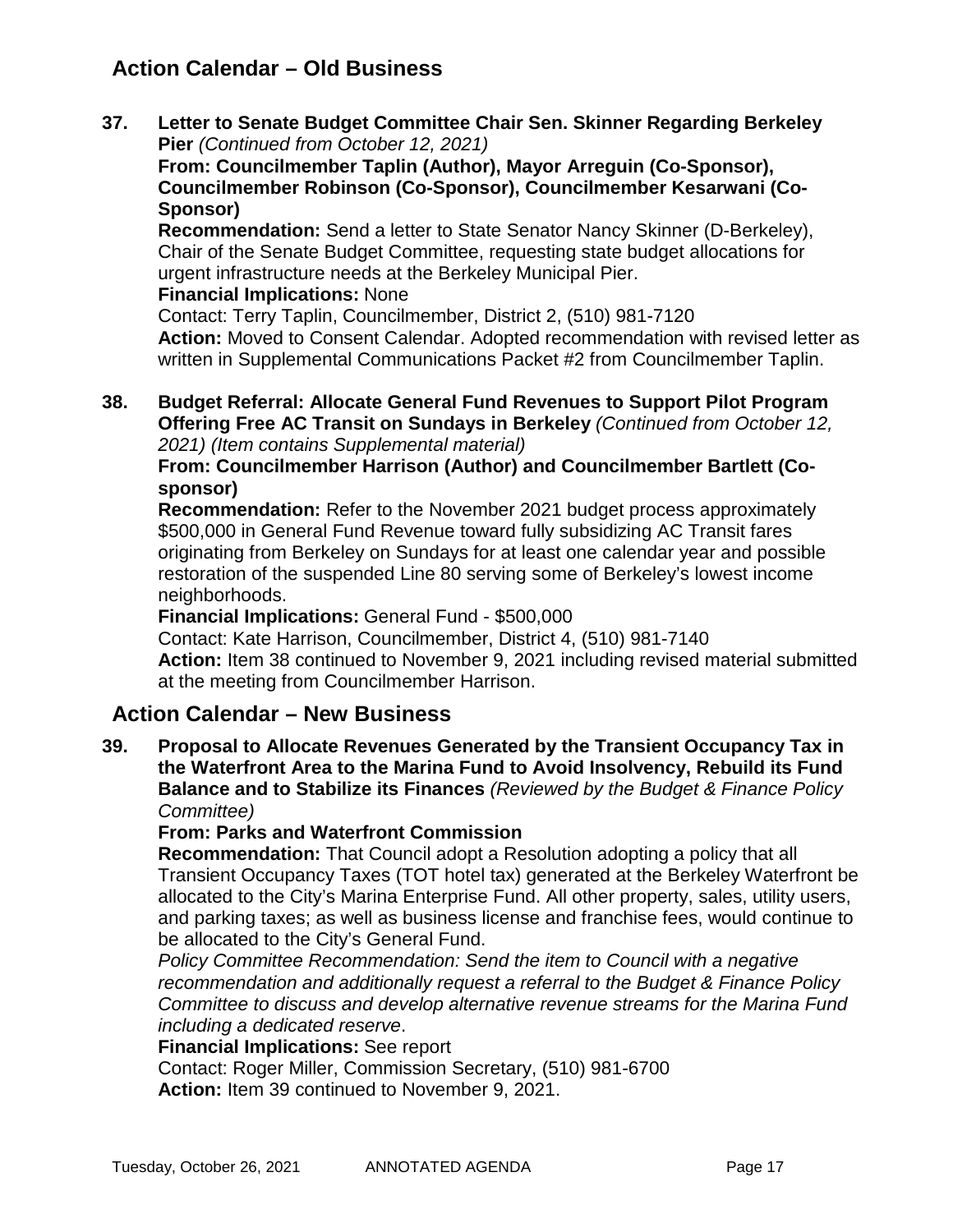- **40. Annual Commission Attendance and Meeting Frequency Report From: City Manager** Contact: Mark Numainville, City Clerk, (510) 981-6900 **Action:** Received and filed.
- **41. Senior Center Survey Results – Fiscal Year 2021 From: City Manager** Contact: Lisa Warhuus, Health, Housing, and Community Services, (510) 981-5400 **Action:** Received and filed.
- **42. Parks and Waterfront Commission Work Plan for 2021-2022 From: City Manager** Contact: Scott Ferris, Parks, Recreation and Waterfront, (510) 981-6700 **Action:** Received and filed.

## **Public Comment – Items Not Listed on the Agenda -** 0 speakers.

## **Adjournment**

**Action:** M/S/C (Arreguin/Wengraf) to adjourn the meeting. **Vote:** Ayes – Kesarwani, Taplin, Bartlett, Hahn, Wengraf, Robinson, Droste, Arreguin; Noes – None; Abstain – None; Absent - Harrison.

Adjourned at 12:05 a.m.

## **Communications – October 26, 2021**

## **Homelessness**

- 1. Councilmember Taplin
- 2. Diana Bohn
- 3. Maria St. John
- 4. Alison Huetter
- 5. Hugh Fountain
- 6. Tim Southwick
- 7. Laura Menard
- 8. Councilmember Bartlett
- 9. Jae Wheeler

## **RV Parking**

- 10.Maryann O'Sullivan
- 11.Diana Bohn
- 12.Mimi Moungovan
- 13.Yesica Prado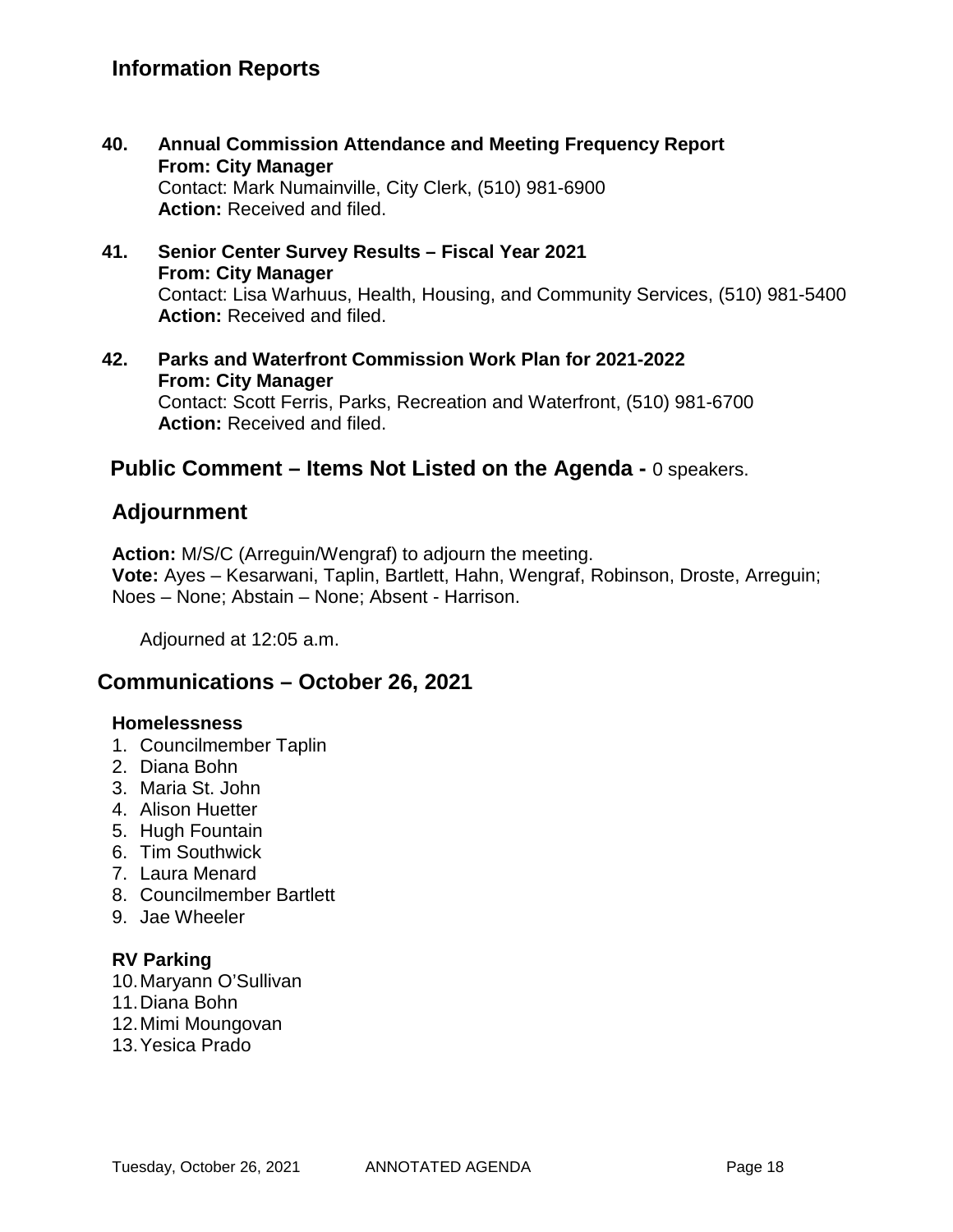#### **Street Paving Equity**

14.Kelley Zito 15.Mikko Jokela 16.Lauren Gularte 17.Markus Feyh

#### **Automated License Plate Readers (ALRP)**

18.18 similarly-worded from letters 19.Becca Schonberg

#### **Affordable Housing Overlay**

20.Alfred Twu 21.Nico Nagle, on behalf of the Housing Action Coalition

**North Berkeley BART Zoning** 22.Mary Rose

**Leonard Powell Saga** 23.Steve Martinot

**Lori Droste's Interview Request** 24.Jalaya

**BUSD Student Vaccine Mandate**

25.Nathan Shepard

# **Sugar-Sweetened Beverage Product Panel Experts Commission (SSBPPE)**

26.Holly Scheider, Chairperson, SSBPPE Commission

**City Vacant Positions** 27.Margot Smith

**Police Accountability Board, et al** 28.Katherine Lee, Interim Director of Police Accountability (2)

#### **Mask Mandate**

29.Anne McClintock 30.COVID-19 Information Service, City of Berkeley 31.B. Beekman

#### **UC Berkeley Adding 20,000 Students**

32.Margot Smith

#### **Sanctuary City and Motorola**

33.B. Beekman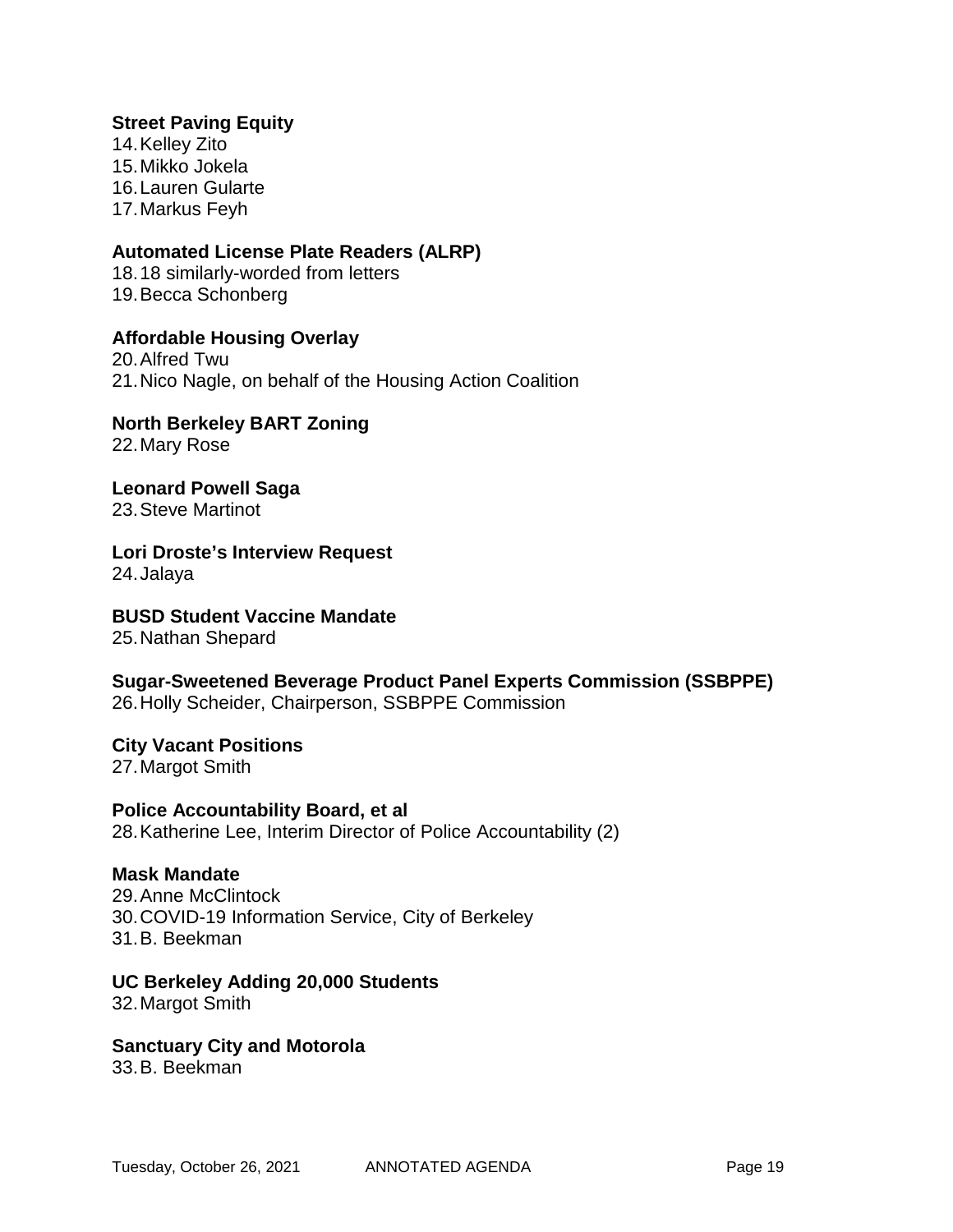#### **Mats in King Pool Locker Room**

34.Katie Calvert

#### **Public Toilets in Front of the People's Park Mural**

35.Rachel Neuman 36.Diana Bohn 37.Amy Kimmel 38.Sylvia 39.Harvey Smith 40.Kelly Hammargren 41.Liam Garland, Director of Public Works 42.Carol Denney 43.Carrie Olson 44.Gar Smith 45.Marcia Poole 46.Councilmember Harrison 47.Maris Arnold 48.Deborah Green 49.Lisa Teague 50.Daniella Thompsin 51.Maureen Kildee 52.Lee Altenberg 53.Max Ventura 54.Andrea Prichett 55.Alan Steinbach

#### **Bayer Healthcare – Public Hearing Notice**

56.Alene Pearson, on behalf of Planning

#### **URL's Only**

57.Russbumper (2) 58.Vivian Warkentin

## **Supplemental Communications and Reports 1**

**Item #32: Response to Short Term Referral for Amendments to Accessory Dwelling Unit (ADU) Ordinance to Address Public Safety Concerns; Amending BMC Chapters 23C.24 and 23F.04**

59.Supplemental material, submitted by Councilmember Kesarwani

- 60.Doris Nassiry
- 61.Steven Segal
- 62.Cameron Woo
- 63.Christine Rosen

## **Item #34: Identifying City Council Referrals for Removal**

64.Supplemental material, submitted by Councilmember Robinson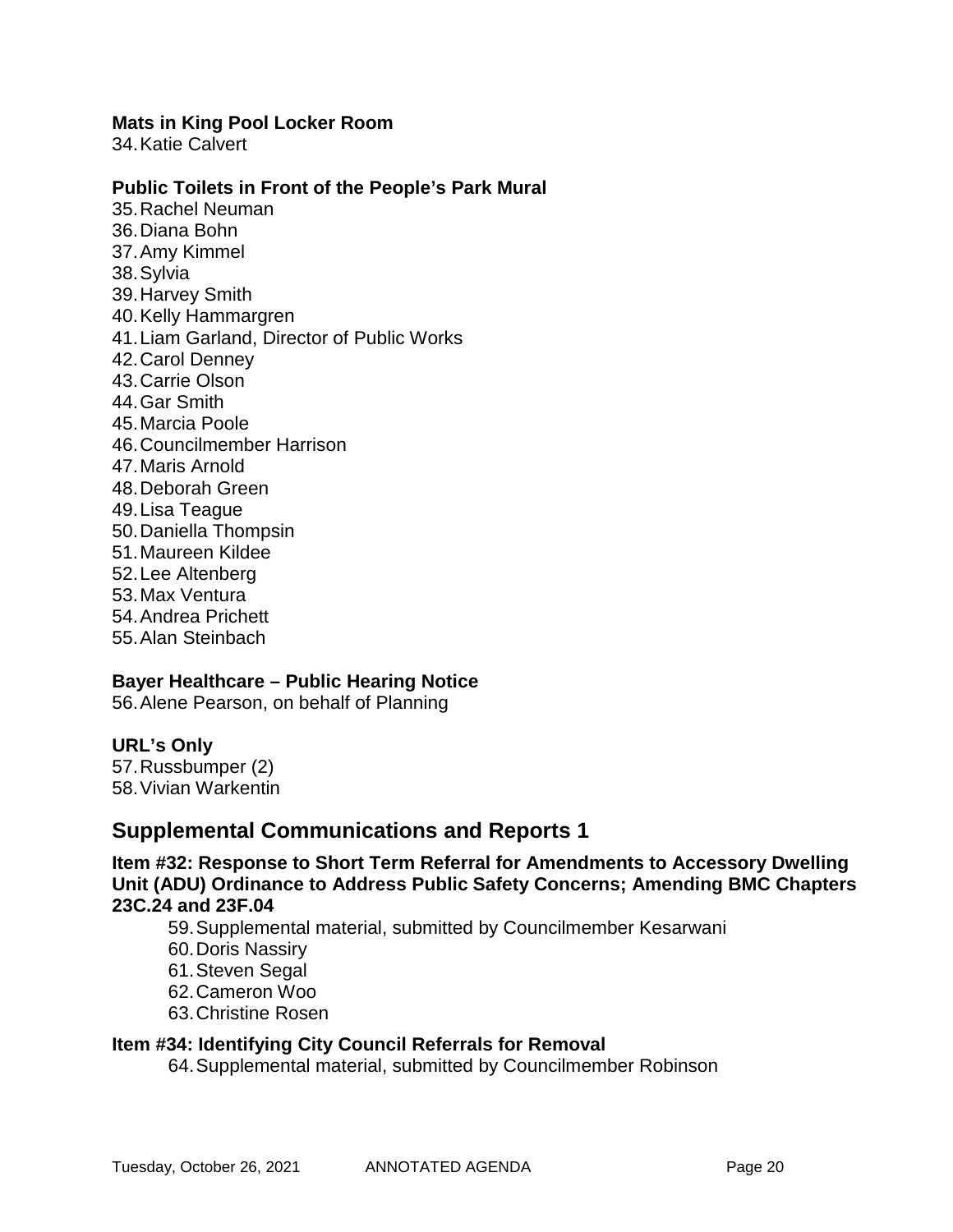#### **Item #36: Objective Standards Recommendation for Density, Design and Shadows**

65.Supplemental material, submitted by Councilmember Hahn

## **Supplemental Communications and Reports 2**

#### **Item #23: Budget Referral: Reckless Driving and Sideshow Deterrence Improvements**

66.Supplemental material, submitted by Councilmember Taplin

## **Item #27: Support Net Energy Metering**

67.Todd and Linda Darling

## **Item #32: Response to Short Term Referral for Amendments to Accessory Dwelling Unit (ADU) Ordinance to Address Public Safety Concerns; Amending BMC Chapters 23C.24 and 23F.04**

68.Supplemental material, submitted by Councilmember Wengraf

- 69.Revised material, submitted by Councilmember Kesarwani
- 70.Gregory Fischer
- 71.Alfred Twu
- 72.Jeffrey Heller
- 73.Eric Johnson
- 74.Claudia Kawczynska
- 75.Michael Ely
- 76.Riti Dhesi
- 77.Oren Leiman
- 78.Mary Ann Wenger
- 79.Robert Sonderegger
- 80.Navarre Oaks
- 81.Cameron Woo
- 82.Michael Katz
- 83.Emily McAfee
- 84.Debra Sanderson, Co-chair, ADU Task Force
- 85.Karen Gilligan
- 86.Linda Schmidt
- 87.Tawny Reynolds
- 88.Kelly Hammargren
- 89.Elizabeth Snowden
- 90.Charles Smith
- 91.30 similarly- worded form letters

## **Item #36: Objective Standards Recommendation for Density, Design and Shadows**

- 92.Gary Weimberg
- 93.Eric Arens
- 94.James Grow
- 95.Elizabeth Ditmars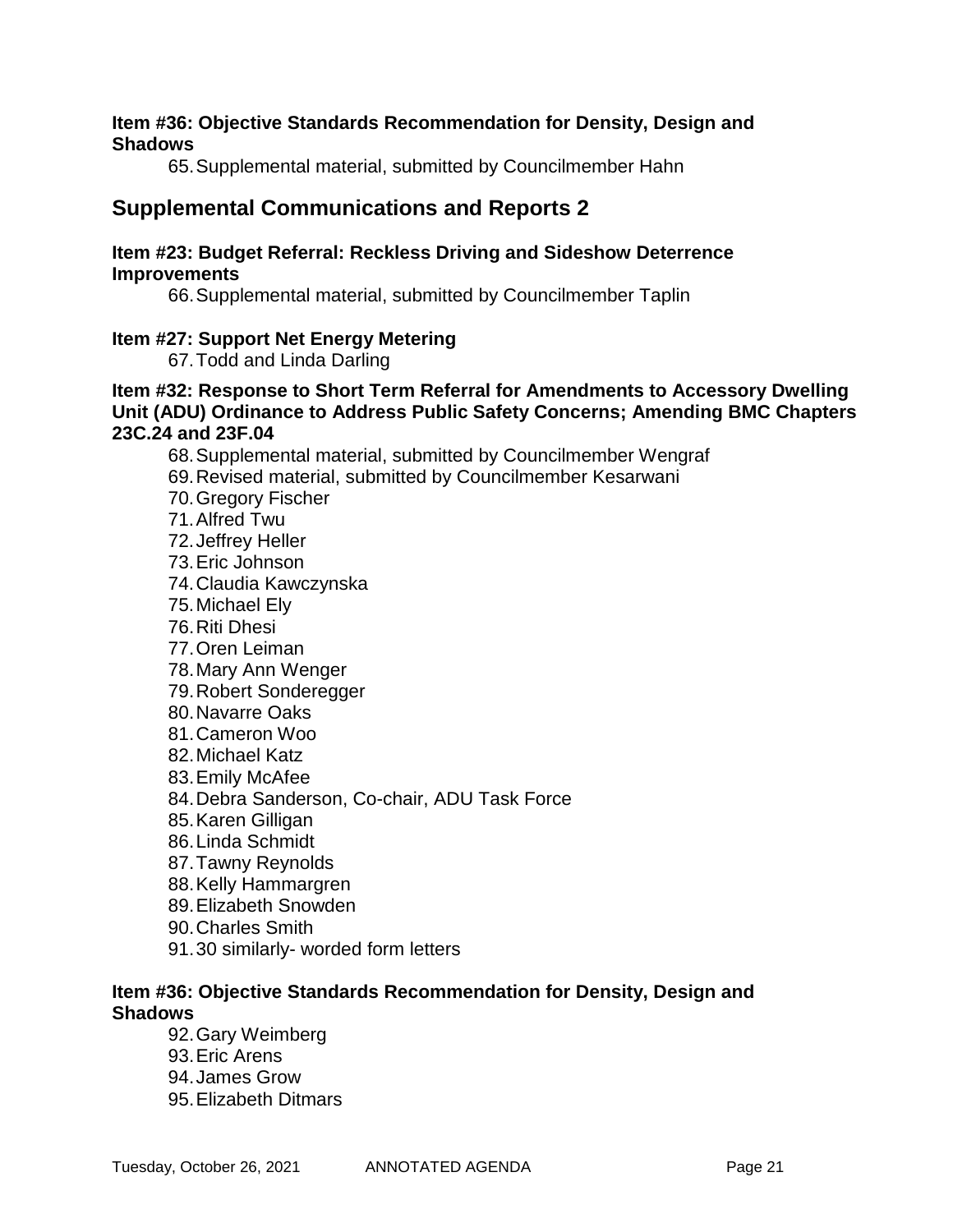- 96.Gary Dahl
- 97.Charlene Woodcock
- 98.Jack Litewka
- 99.Rob Wrenn
- 100. Jane Graly
- 101. Sabina McMurtry
- 102. Daniel Caraco
- 103. Tom Graly
- 104. Paul Cox
- 105. Mischa Lorraine
- 106. Vincent Casalaina
- 107. Jane Tierney
- 108. Barbara Fisher
- 109. Theresa Gensler
- 110. Eva Herzer
- 111. Donna Mickleson
- 112. Greysonne Coomes
- 113. Steve Jackson and Kori Kody
- 114. Carla Woodworth
- 115. Kelly Hammargren
- 116. Sally Bean
- 117. Gregor and Rosa Hicks
- 118. Toni Mester
- 119. Linda Yen

## **Item #37: Letter to Senate Budget Committee Chair Sen. Skinner Regarding Berkeley Pier**

- 120. Supplemental material, submitted by Councilmember Taplin
- 121. Amma Oduro
- 122. Nicholas Waton
- 123. Micaela Hardt
- 124. Eric Smith

## **Item #38: Budget Referral: Allocate General Fund Revenues to Support Pilot Program Offering Free AC Transit on Sundays in Berkeley**

- 125. Masha Albrecht
- 126. Lisa Guis
- 127. David Otten
- 128. Marjorie Alvord
- 129. Daveed Mandell

### **Item 39: Proposal to Allocate revenues Generated by the Transient Occupancy Tax in the Waterfront Area to the Marina Fund to Avoid Insolvency, Rebuild its Fund Balance and to Stabilize its Finances**

- 130. Camille Antinori, on behalf of the Cal Sailing Club
- 131. Peter Kuhn (2)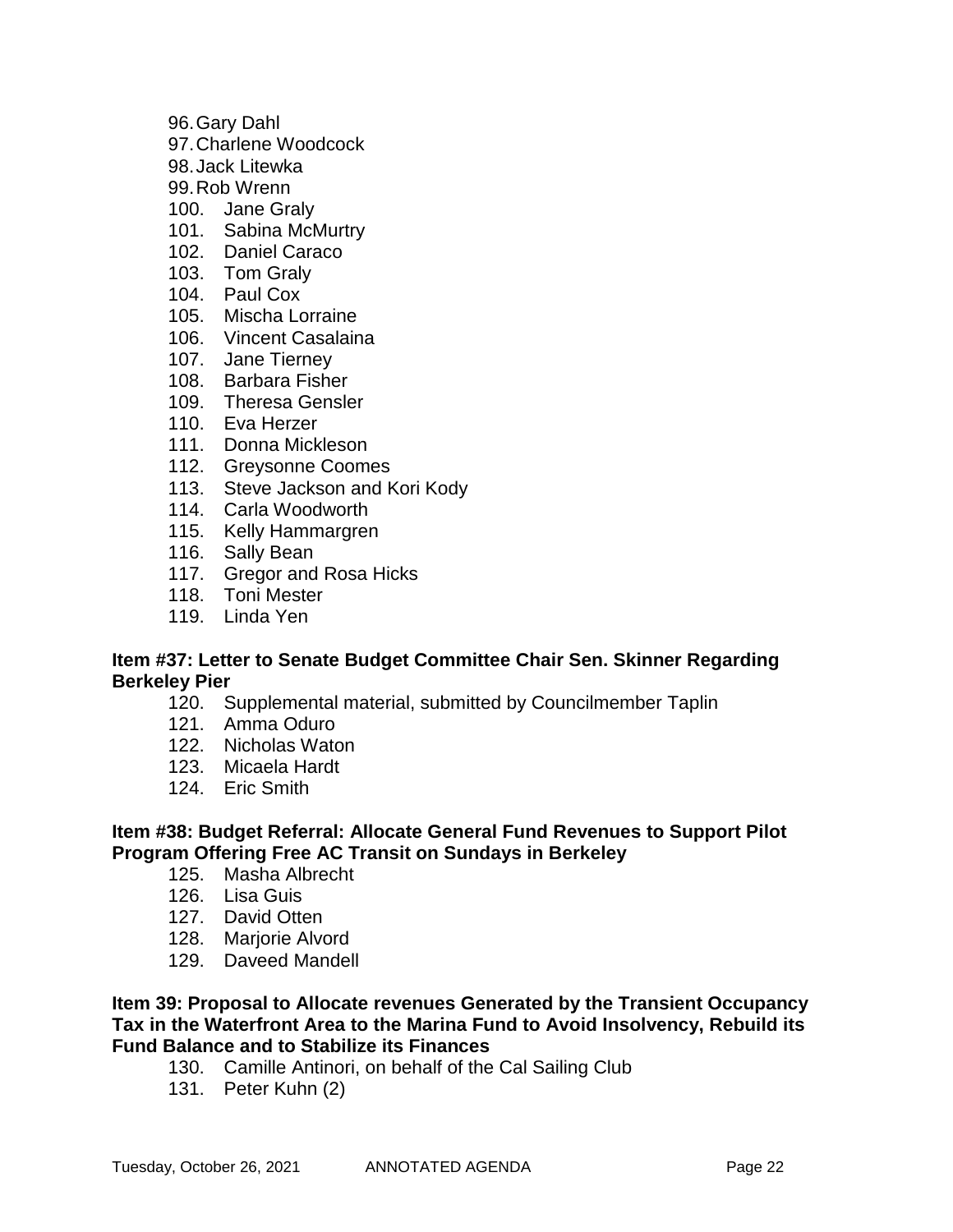- 132. Councilmember Harrison
- 133. Robert Ofsevit
- 134. Umair Khokhar

## **Supplemental Communications and Reports 3**

## **Item #27: Support Net Energy Metering**

- 135. Tawny Reynolds
- 136. Liam Herbert
- 137. Igor Tregub, on behalf of California Solar & Storage Association

## **Item #30: Budget Referral: Durant Parklet and Telegraph Plaza Improvements**

138. Revised material, submitted by Councilmember Robinson

## **Item #31: Budget Referral: Telegraph Shared Streets Feasibility Study**

139. Revised material, submitted by Councilmember Robinson

**Item #32: Response to Short Term Referral for Amendments to Accessory Dwelling Unit (ADU) Ordinance to Address Public Safety Concerns; Amending BMC Chapters 23C.24 and 23F.04**

- 140. Presentation, submitted by Planning
- 141. 14 similarly-worded form letters
- 142. 124 similarly-worded form letters (Supp 2 comments)
- 143. Nancy Rader
- 144. Sharon Entwistle
- 145. David Parsons
- 146. Kristina Kessel
- 147. Trei Campbell
- 148. Philip and Sonya Hunt
- 149. Carol Dorf
- 150. Joann Sullivan
- 151. Barbara Fisher
- 152. Barry Eichengreen
- 153. Chris McKee
- 154. Jimmy Owens
- 155. Elsa Tranter
- 156. Brandin Roat
- 157. Barbara Davis
- 158. Robert Girling
- 159. Sarah Liu
- 160. Joan Wager
- 161. John Coveney
- 162. Ellen Greenblatt
- 163. Tetsu Tokunaga
- 164. James Jones
- 165. Schuyler Bailey
- 166. Maya Trilling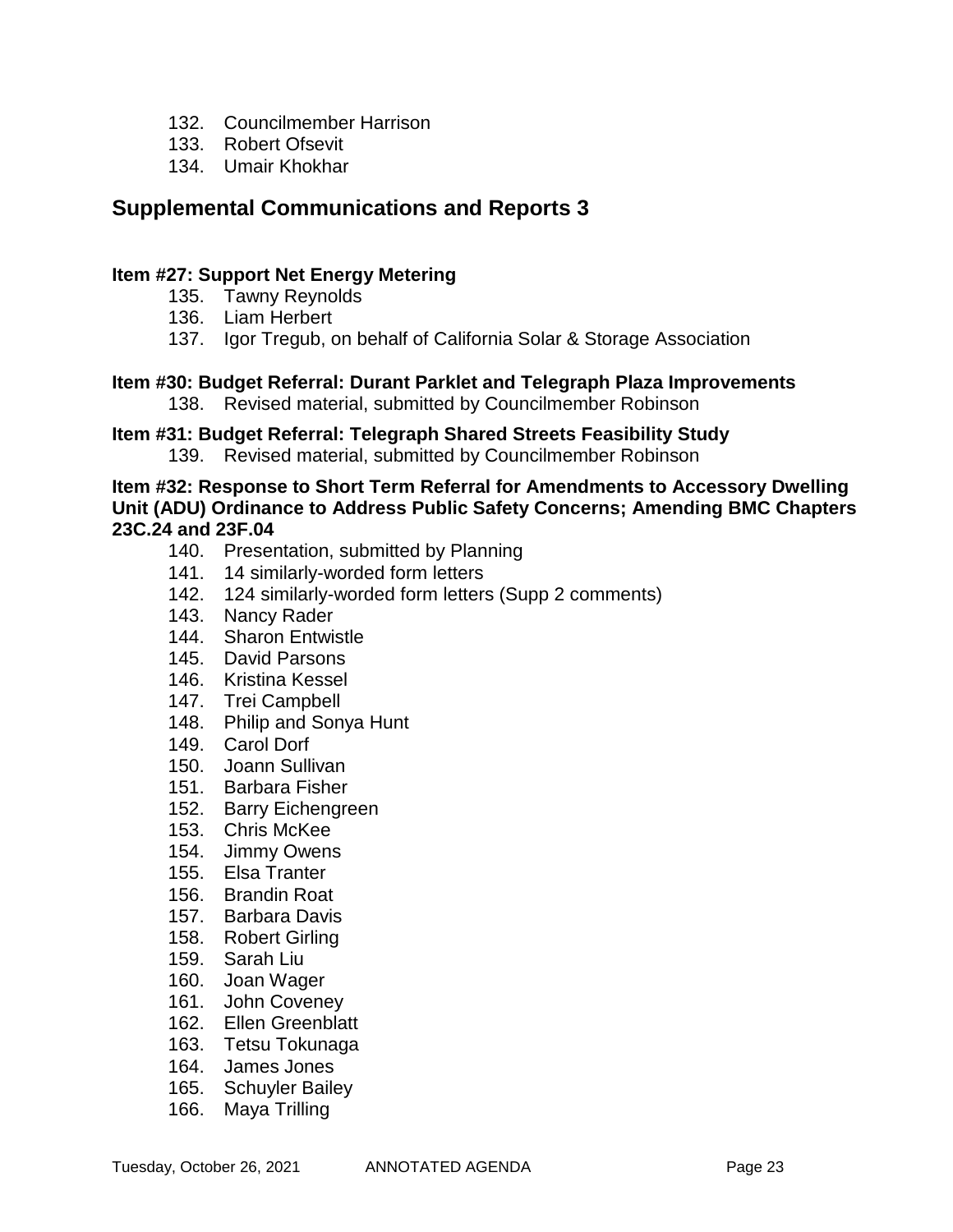- 167. Lila Crutchfield
- 168. Jenny Wenk
- 169. Kathryn Snowden
- 170. Jo Ann Driscoll
- 171. Christopher Adams
- 172. Carolyn West
- 173. Mike Bank
- 174. Ben Buckman
- 175. Bruce Brody
- 176. Sally and Jonathan Francis
- 177. David Johnson
- 178. George Porter (3)
- 179. Cindy Larson
- 180. Gina Rieger
- 181. Robert Sonderegger
- 182. Karen Chernoff
- 183. William Foley
- 184. Helen Marcus
- 185. Robert Warden
- 186. Eileen Adams
- 187. John Parman
- 188. Karen Kissler
- 189. Carmelle Knudsen
- 190. Nigel Blair-Johns
- 191. Steve Jackson and Kori Kody
- 192. Carla Schneiderman
- 193. Brian Gilbane
- 194. Bonnie
- 195. Rachel Bradley
- 196. Bryce Nesbitt
- 197. Kathleen Weaver
- 198. Gail Machlis
- 199. Eric Friedman
- 200. Rachel Biale
- 201. Ellen Matthews
- 202. George Leitmann
- 203. Marissa Moss
- 204. Gail Greenwood
- 205. Cindy Rosenthal
- 206. Linda Aurichio
- 207. Karen Tobey
- 208. Diane Damonte
- 209. Jen Bilik
- 210. Connie Field
- 211. Ellen Archilla
- 212. Tami Boulet and Nick Rizza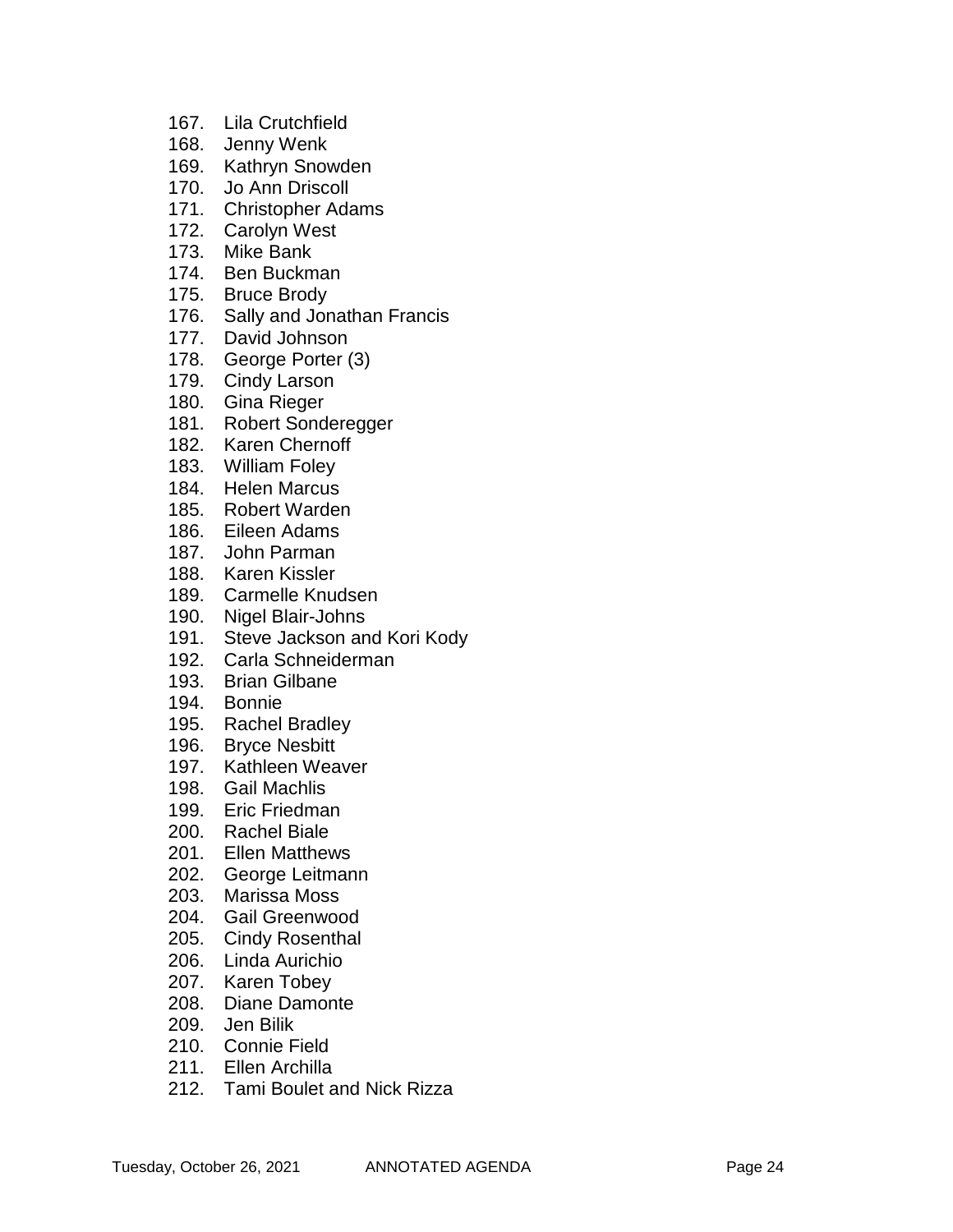- 213. Isaac Turiel
- 214. Natalie Leimkuhler
- 215. Pierre Divenyi
- 216. Robert Hoffman
- 217. Soufyane Zatla
- 218. Ryan O'Connell
- 219. Lee Bishop
- 220. Scott Scheffler
- 221. Gary Miguel
- 222. Hope Alper
- 223. Marjorie Fletcher
- 224. John and Nancy Lawrence<br>225. Jerry Skrainar
- Jerry Skrainar
- 226. Kevin Powell
- 227. Shawn Drost
- 228. Carrie Kabat
- 229. David Thill
- 230. Paul Winsberg
- 231. Judith Tabb
- 232. Phyllis Olin
- 233. Fred Schlachter
- 234. Tony Hawthorne
- 235. Bryce Nesbitt
- 236. David Baxter
- 237. Kay Licina
- 238. Regina Stefaniak
- 239. Pablo Diza -Gutierrez
- 240. Gretchen Brandt
- 241. Naomi Pearce
- 242. Molly Raphael
- 243. Paula Morgan
- 244. Milton McClaskey
- 245. Christina Crowley
- 246. Paul Litsky
- 247. Jonathan Bailey
- 248. Melinda di Sessa
- 249. Shirley Issel
- 250. Jacques Watteyne
- 251. Bonnie Wade
- 252. Pamela Doolan
- 253. Melinda Derish and Cassius Scott
- 254. Lisa and Tim Goodman
- 255. Beth Feingold
- 256. Vanessa Bohm (2)
- 257. Richard Hiersch
- 258. Sylvia Conant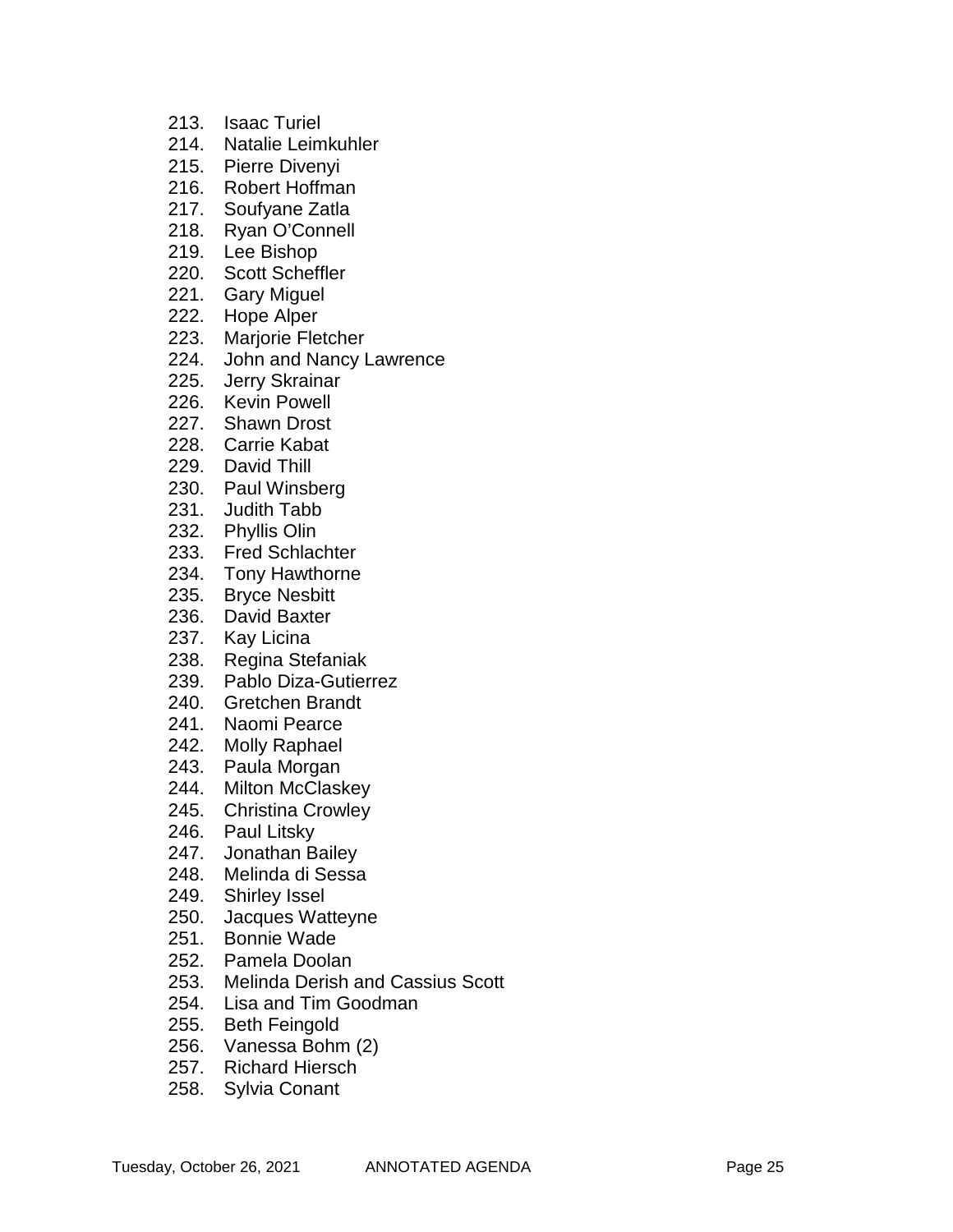- 259. David Socholitzky
- 260. Leah Isaacson
- 261. Doris Nassiry
- 262. Bianca Walser
- 263. Diane Tokugawa
- 264. Colin McRae
- 265. Ted Raphael
- 266. Susie Bailey
- 267. Victoria deMara
- 268. James Nelson
- 269. Candace and Rick Medress
- 270. Carol Valk
- 271. Jean Krois
- 272. Barbara Vaughan
- 273. Kim Sharrar
- 274. John Hitchen
- 275. Dave Savidge
- 276. Thomas Bellfort
- 277. Shelley Izquierdo
- 278. David Feiten
- 279. Robert Dering and Gay Gale
- 280. George Porter
- 281. Shirley Issel
- 282. Diane Webershapiro

#### **Item #33: Proposed Ordinance Amending Paragraph "NN" of Berkeley Municipal Code Section 19.48.020**

283. Presentation, submitted by Fire

#### **Item #36: Objective Standards Recommendation for Density, Design and Shadows**

- 284. Supplemental material, submitted by Councilmember Hahn
- 285. Todd Darling
- 286. Wendy Alfsen
- 287. Keith Johnson
- 288. Linda Franklin
- 289. Rafa Sonnenfeld
- 290. Erin Diehm
- 291. Constance Rivemale
- 292. Deborah Kropp
- 293. Karen Weil
- 294. David Ushijima
- 295. Oren Cheyette
- 296. Richard Illgen
- 297. Thomas Lord
- 298. Councilmember Harrison